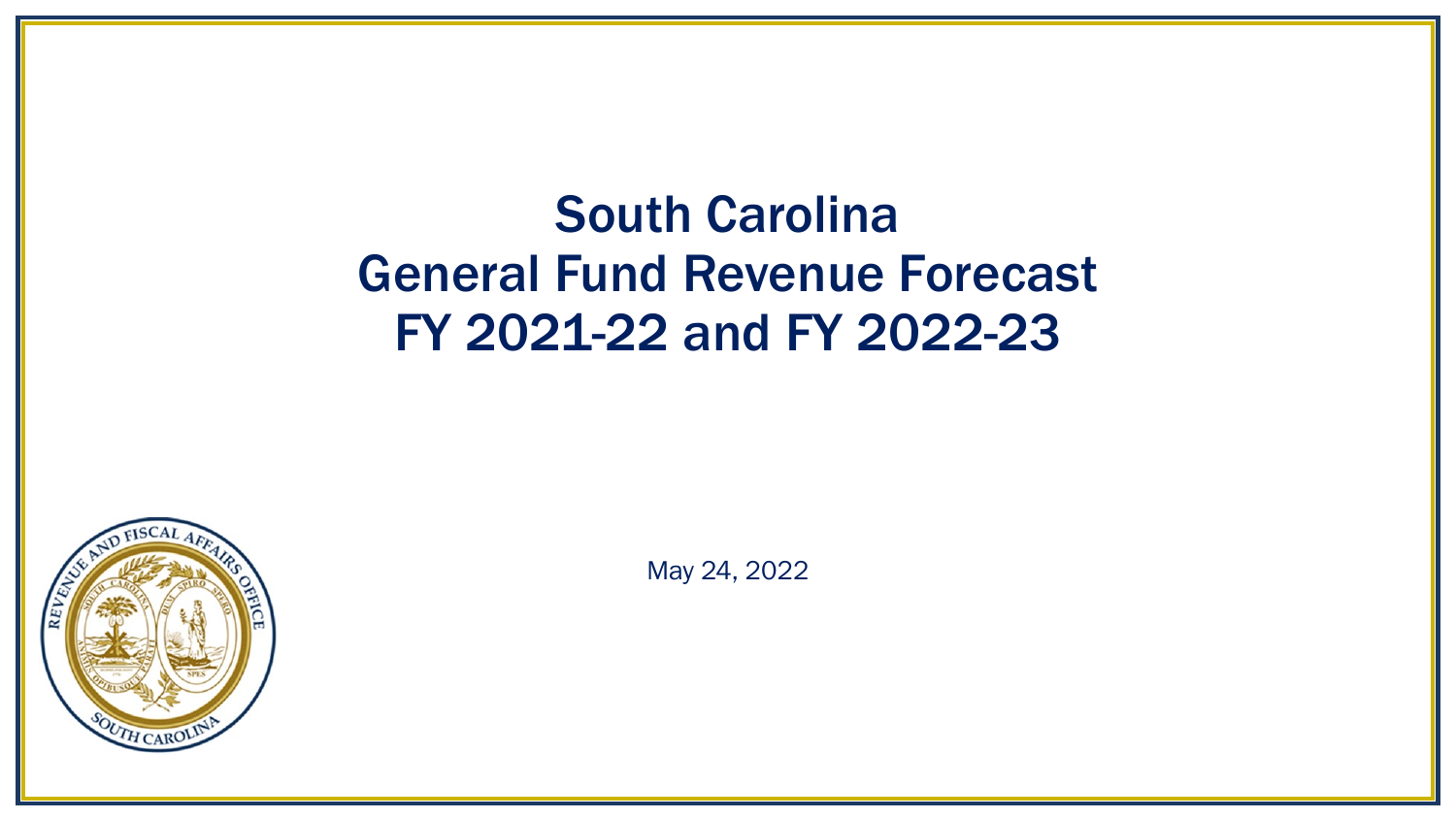# General Fund Revenue Updates

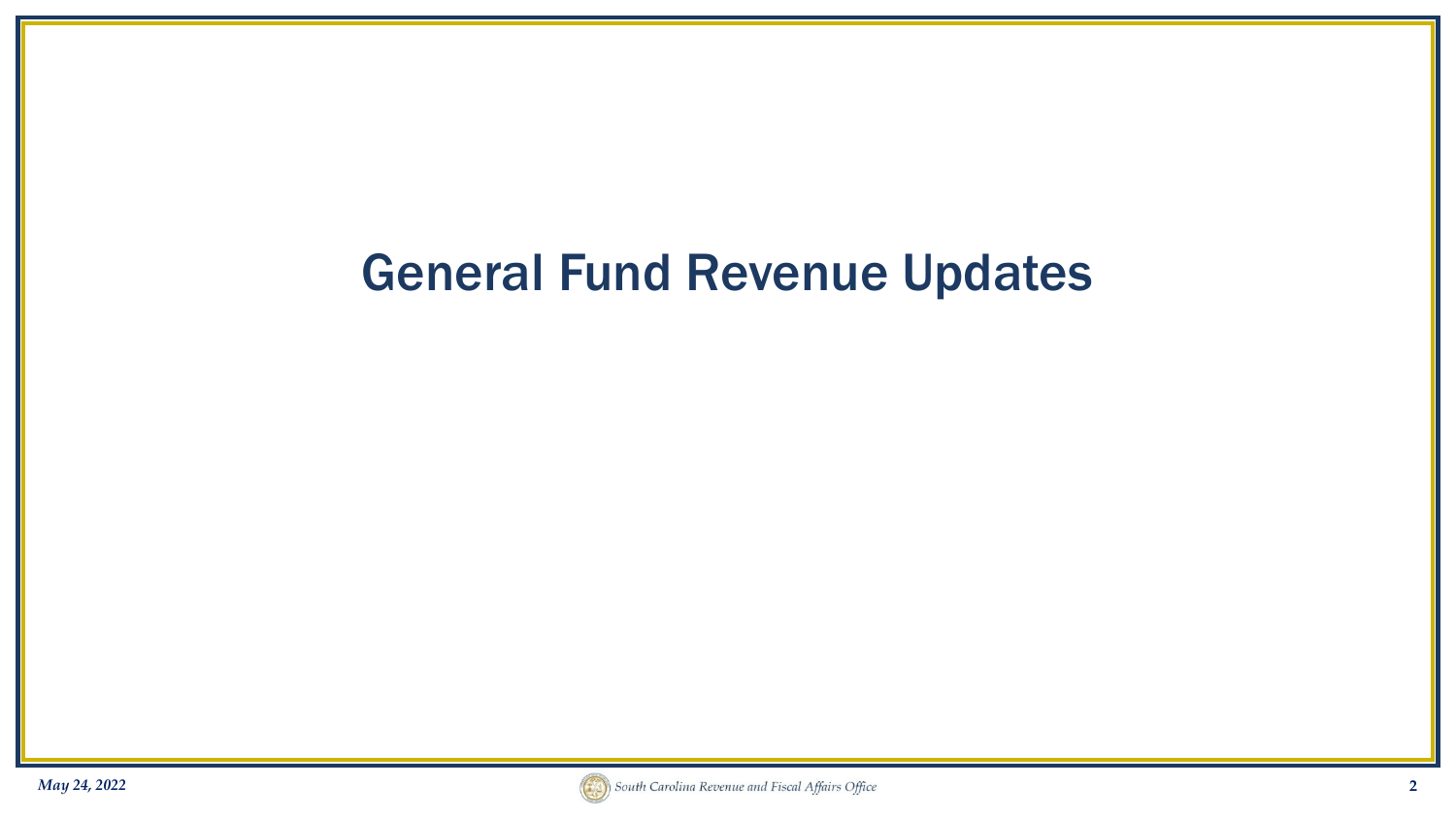



#### REVENUES V. BEA MONTHLY ESTIMATES

#### JULY - APRIL FY 2021-22

|                                      | Over/      |           |           |           |            | Over/                             |          |          |          |           |            |
|--------------------------------------|------------|-----------|-----------|-----------|------------|-----------------------------------|----------|----------|----------|-----------|------------|
|                                      | Actual     | Expected  | (Under)   | Estimate  | Actual     |                                   | Actual   | Expected | (Under)  | Estimate  | Actual     |
|                                      | Revenues   | Revenues  | Expected  | Full Yr.  | <b>YTD</b> |                                   | Revenues | Revenues | Expected | Full Yr.  | <b>YTD</b> |
| <b>Total General Fund</b><br>Revenue | \$10,598.0 | \$9,391.7 | \$1,206.3 | 6.6%      | 26.2%      | Other Revenue Items,<br>Sub-Total | \$749.9  | \$698.4  | \$51.5   | 8.0%      | 18.5%      |
| Sales Tax                            | 3,217.2    | 3,108.6   | 108.6     | 5.8%      | 17.5%      | <b>Admissions Tax</b>             | 27.6     | 21.6     | 6.0      | 26.5%     | 75.7%      |
| Individual Income Tax                | 5,517.8    | 4,690.2   | 827.6     | 6.9%      | 29.0%      | Alcoholic Liquors Tax             | 81.7     | 76.3     | 5.4      | 2.9%      | 15.0%      |
| Withholdings                         | 5,713.3    | 5,525.3   | 188.0     | 8.6%      | 13.8%      | Bank Tax                          | 61.5     | 45.7     | 15.8     | (16.8%)   | 112.1%     |
| Nonwithholdings                      | 1,684.9    | 1,180.6   | 504.3     | $(8.7\%)$ | 64.1%      | Beer and Wine Tax                 | 86.4     | 83.9     | 2.5      | (1.2%)    | 1.7%       |
| Refunds                              | 1,880.3    | 2,015.7   | (135.4)   | 0.3%      | 6.2%       | Corporate License Tax             | 156.8    | 151.1    | 5.7      | 6.8%      | 10.8%      |
| Corporate Income Tax                 | 894.6      | 677.0     | 217.6     | 20.7%     | 72.3%      | Deed Rec. (Doc. Tax)              | 116.4    | 106.5    | 9.8      | 11.8%     | 40.7%      |
| Insurance Tax                        | 218.4      | 217.5     | 1.0       | $(3.6\%)$ | $(4.7\%)$  | Earned on Investments             | 60.0     | 64.0     | (4.0)    | 4.6%      | 0.7%       |
| Other Revenue Items.<br>Sub-Total    | 749.9      | 698.4     | 51.5      | 8.0%      | 18.5%      | Residual Revenue                  | 159.5    | 149.2    | 10.2     | $(7.4\%)$ | 7.6%       |

Based on BEA Forecast as of February 15, 2022

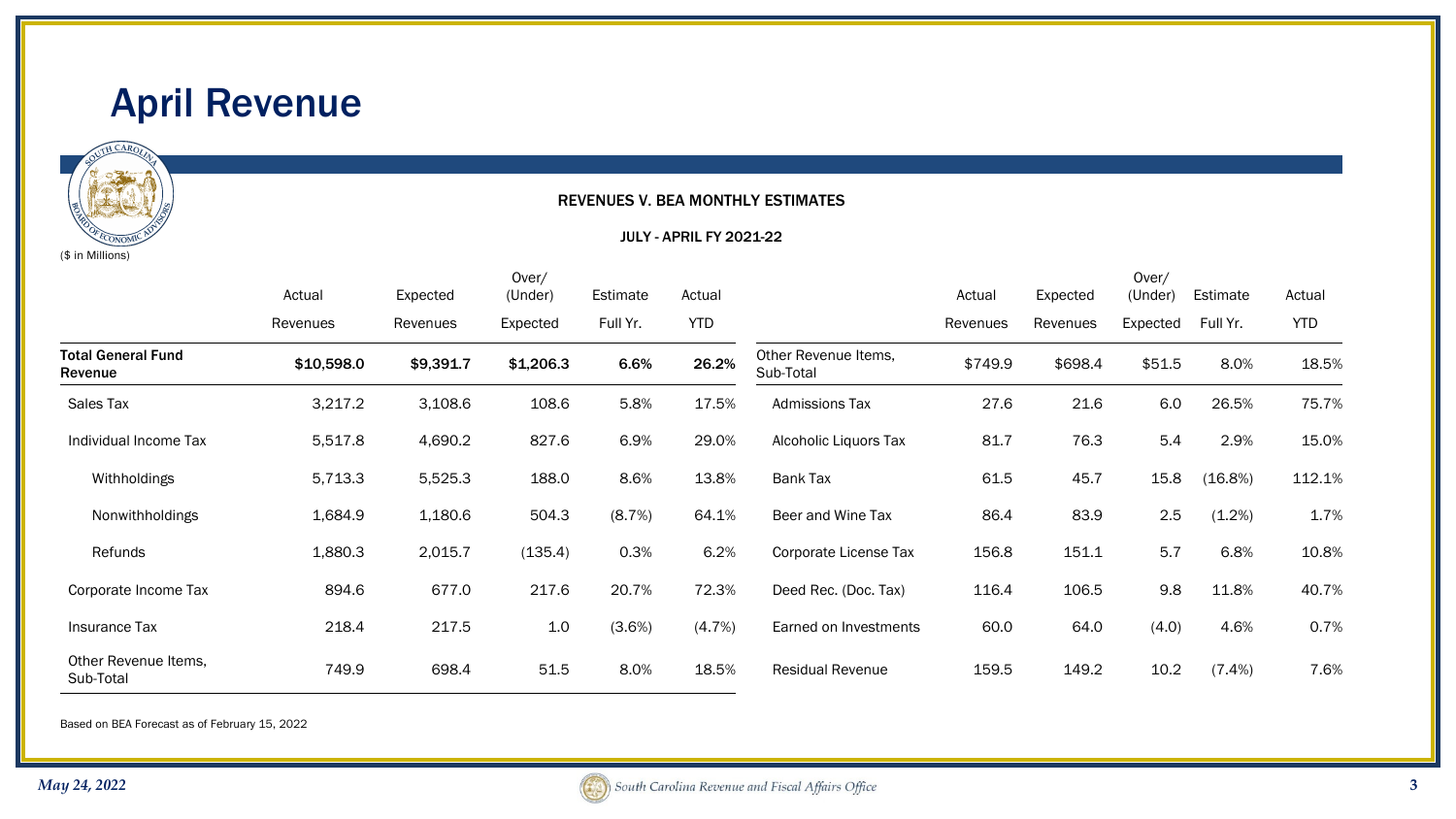## General Fund – Actuals vs. Estimates

#### Revenues are growing faster than expected and are \$1,206.3 million above the estimate year-to-date



#### ROLLING FISCAL YEAR - GENERAL FUND

Actual, Estimate, and Target Range, FY 2018-19 to FY 2021-22

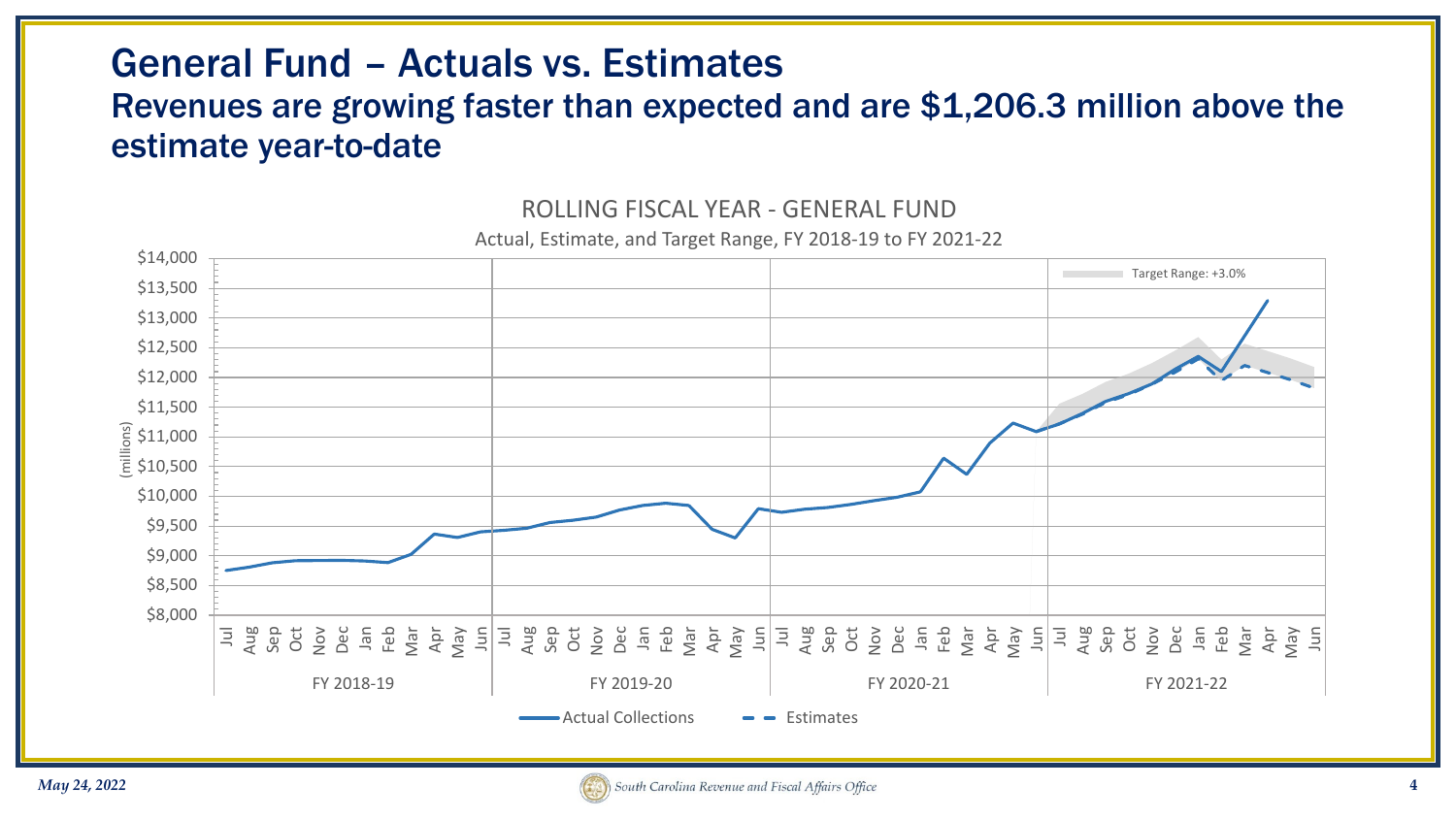# Forecast Considerations

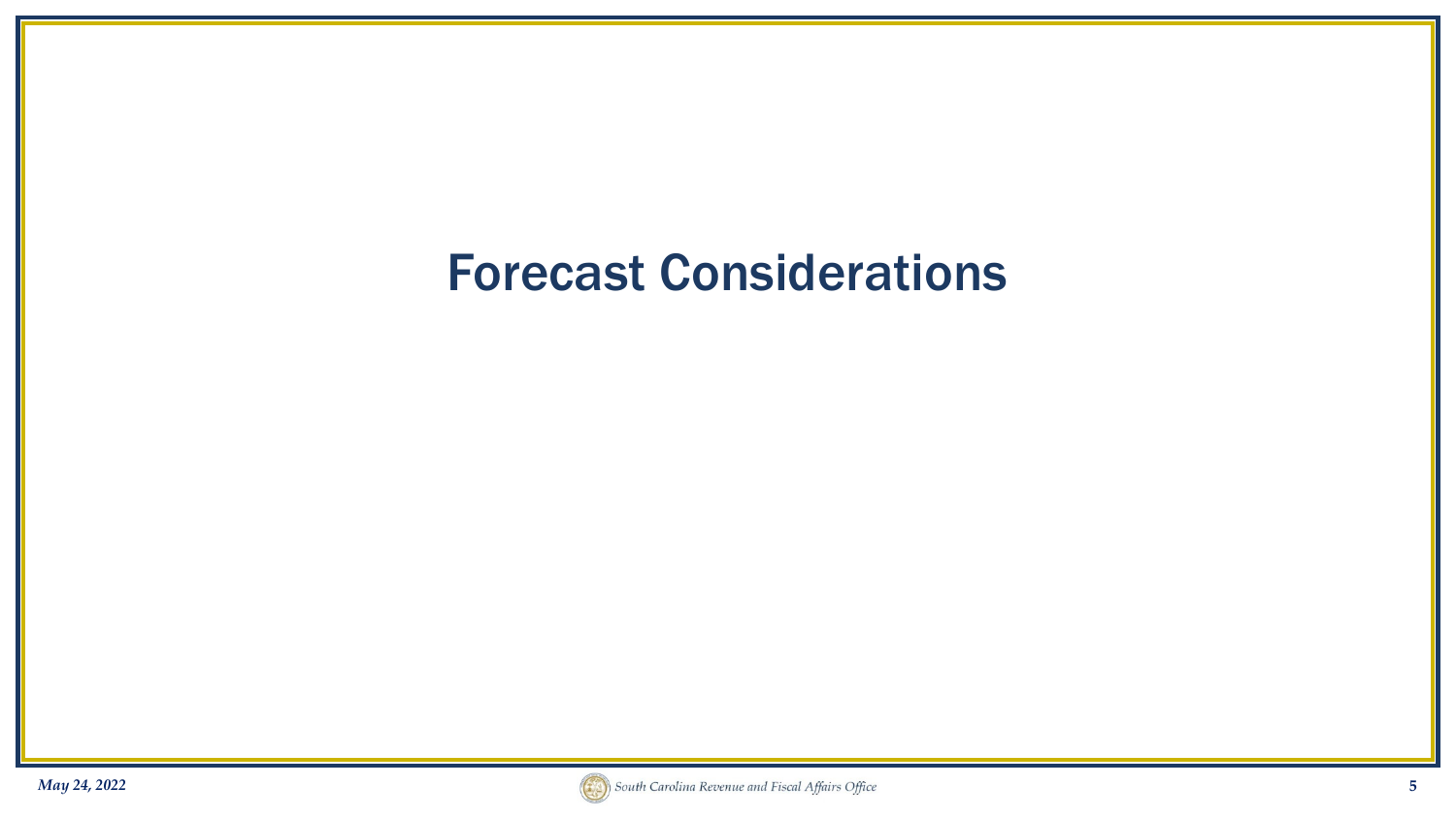#### Forecast Issues and Risks

- Current forecast anticipates revenues will peak in FY 2021-22 and decline in FY 2022-23 closer to historical levels
- FY 2021-22 revenues have grown significantly more than anticipated
- The working estimates for FY 2021-22 recognize strong year-to-date growth
- Withholdings working estimate for FY 2022-23 reflects FY 2021-22 base and potential additional wage growth
- Uncertainty remains for most categories in FY 2022-23 due to concerns regarding inflation, anticipated Federal Reserve actions, and increased concerns about a recession

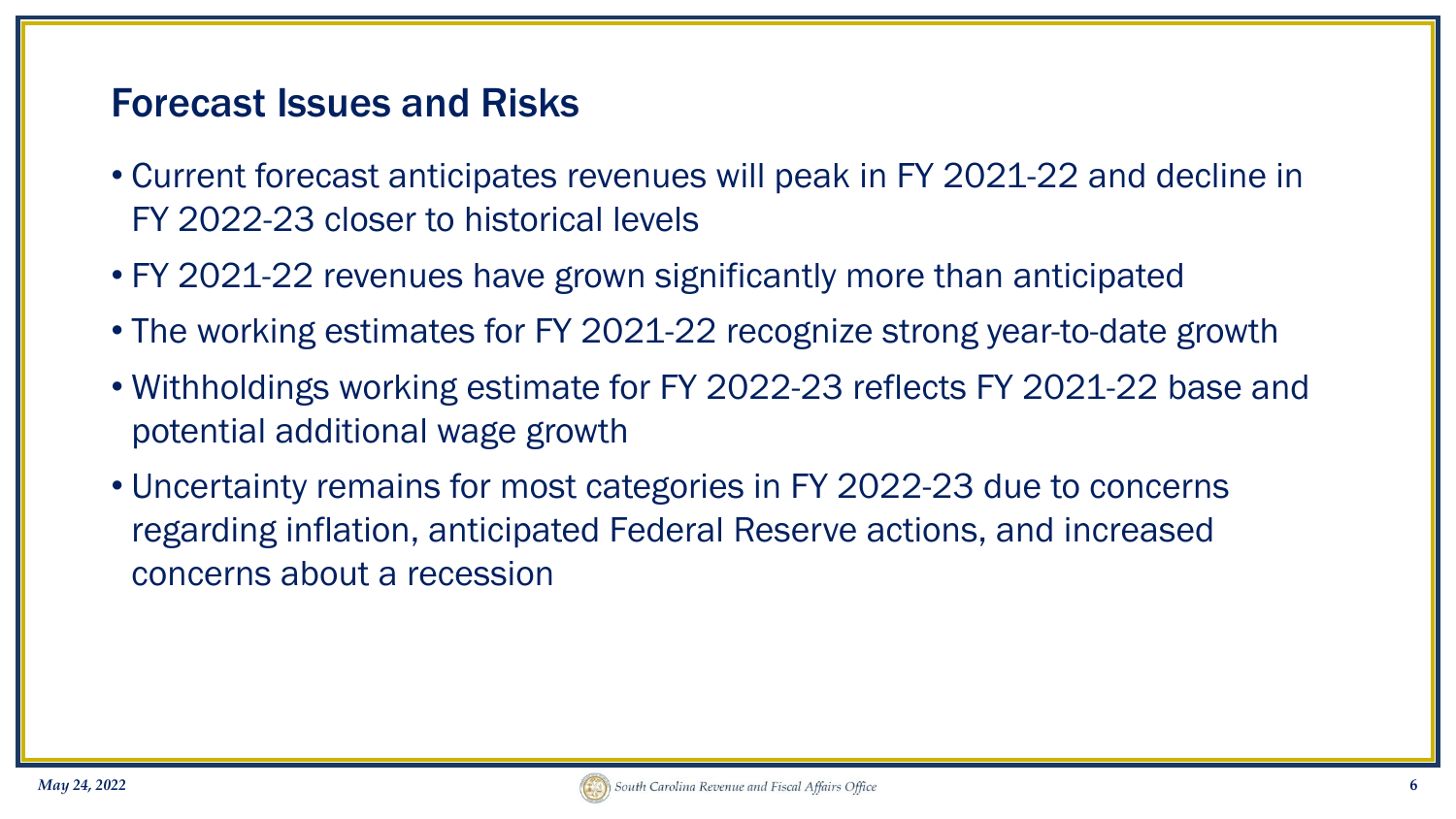#### Sales Tax - Actual vs. Estimate Collections are \$108.6 million above the estimate

ROLLING FISCAL YEAR - SALES TAX

Actual, Estimate, and Target Range, FY 2018-19 to FY 2021-22



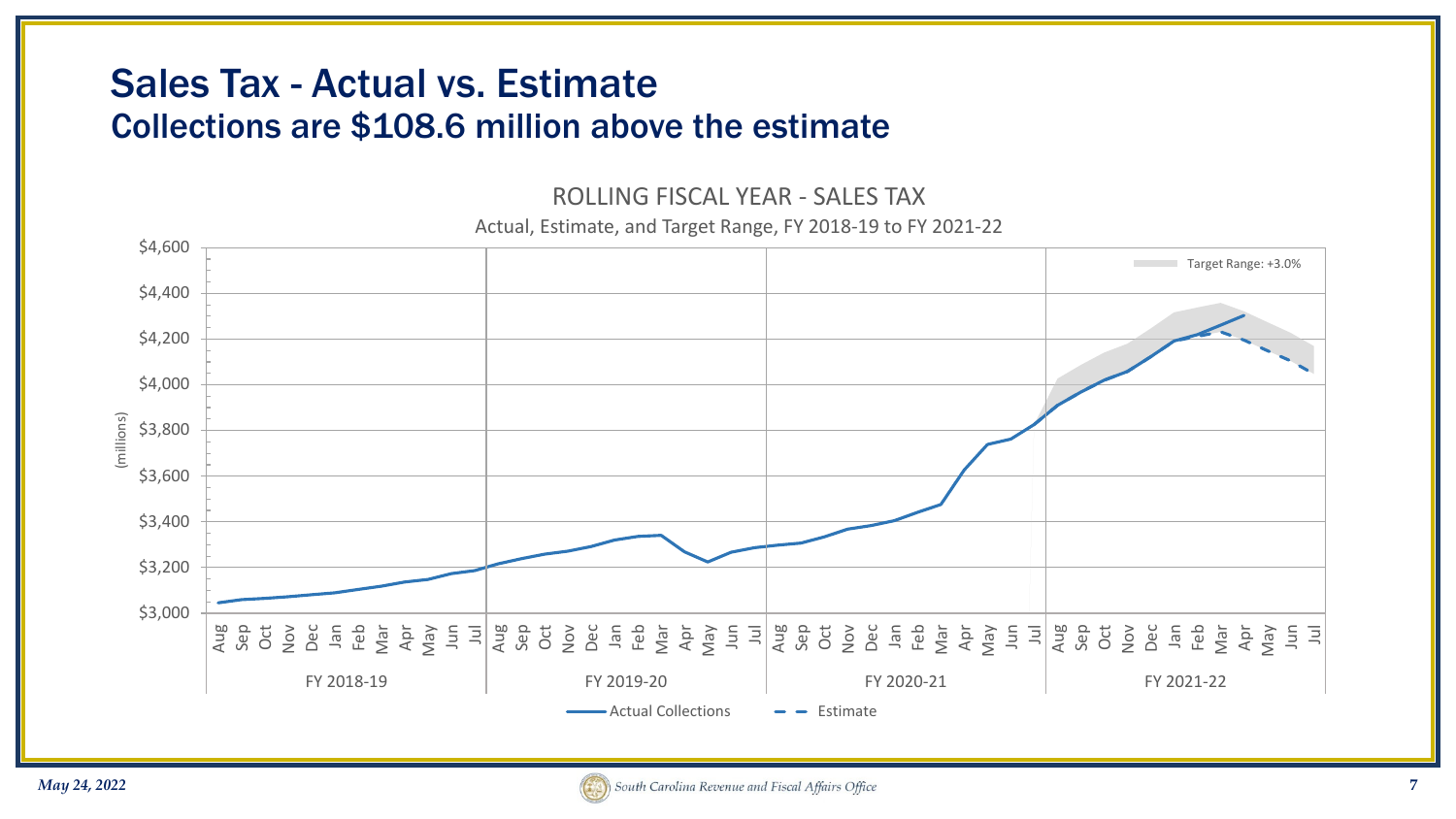#### Sales Tax Working estimates reflect higher growth in FY 2021-22 and no change to FY 2022-23



SALES TAX

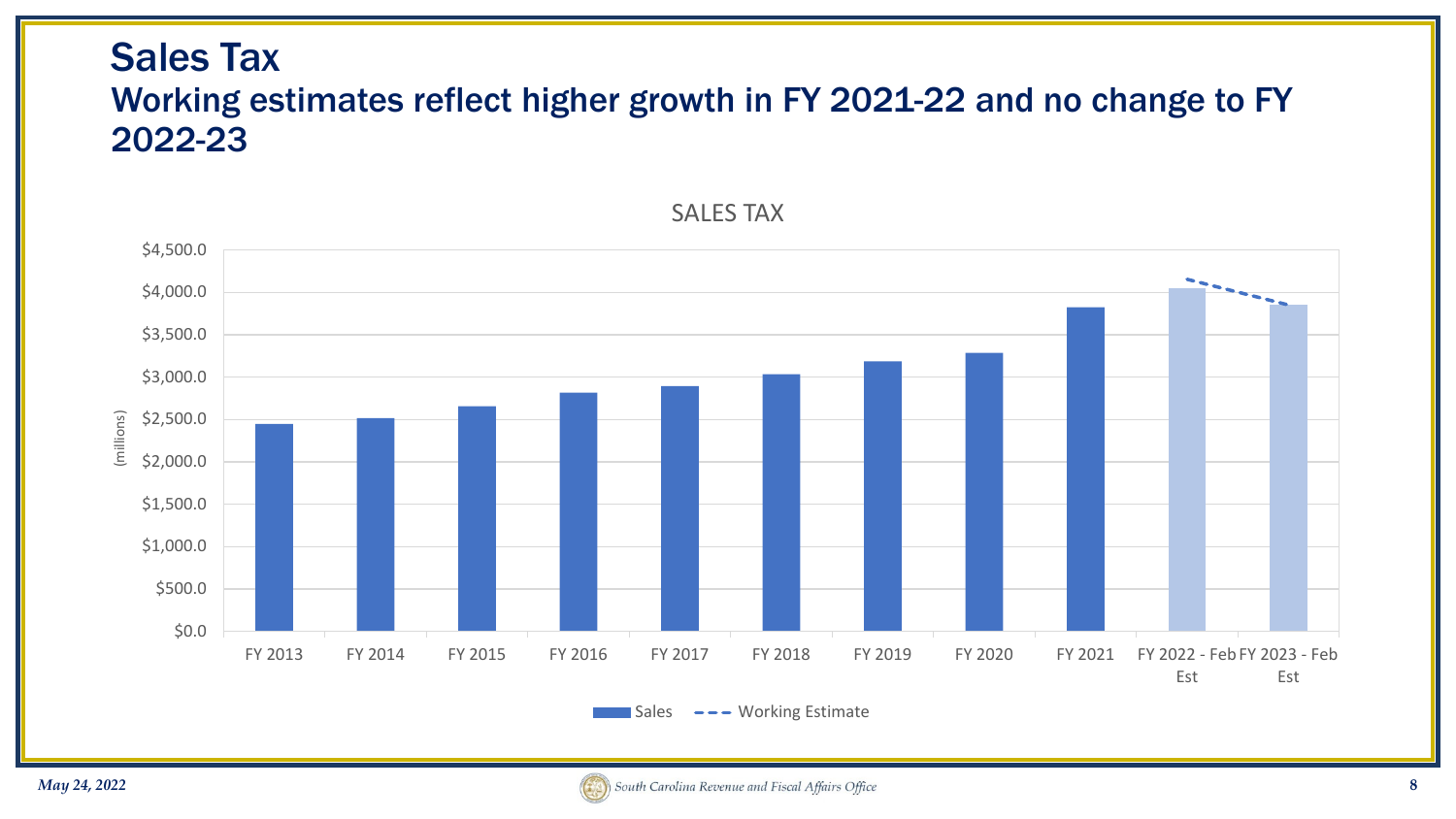## Withholdings - Actual vs. Estimate

#### Withholding are \$188.0 million above expectations; year-to-date growth of 13.8% exceeds the current estimate of 8.6% as high wage growth continues



ROLLING FISCAL YEAR - INDIVIDUAL INCOME WITHHOLDINGS

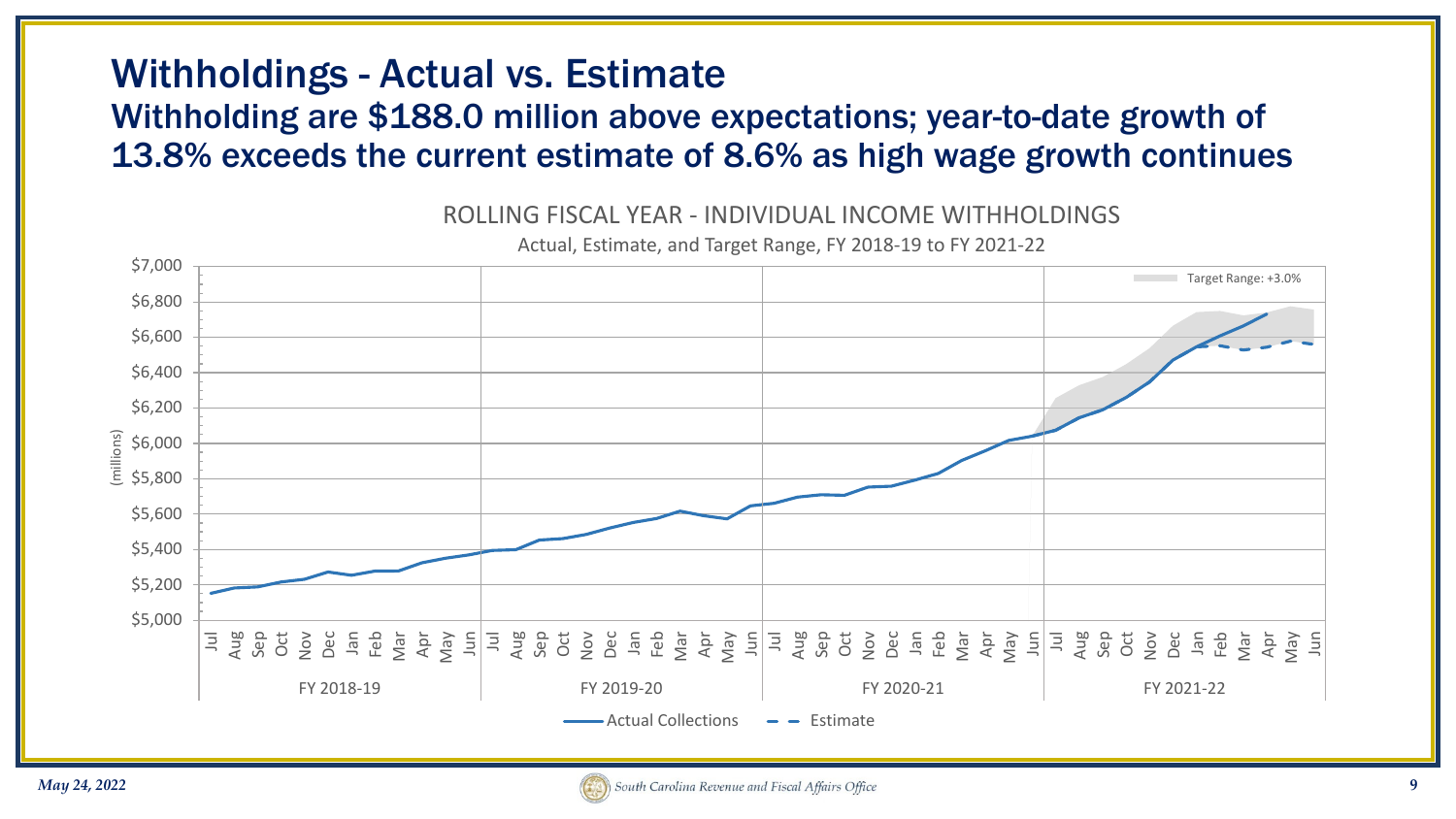#### Individual Income Tax - Withholdings

#### Working estimates reflect higher wage growth; 12.7% forecasted growth in FY 2021-22 and 4.1% in FY 2022-23

WITHHOLDINGS



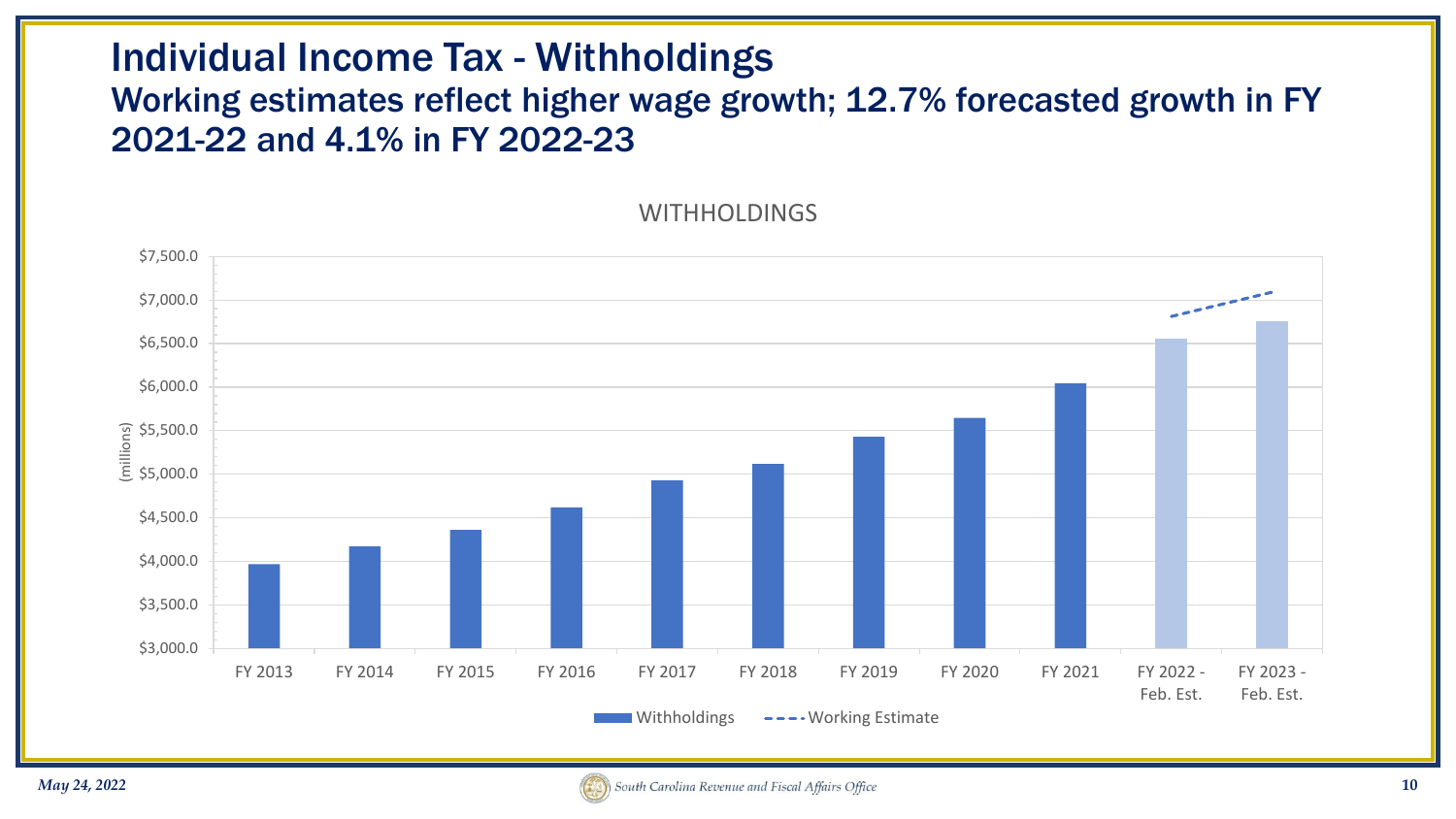#### Non-Withholdings - Actual vs. Estimate Collections are 64.1% above last year, partially due to timing changes in tax filing season



ROLLING FISCAL YEAR - INDIVIDUAL INCOME NON-WITHHOLDINGS

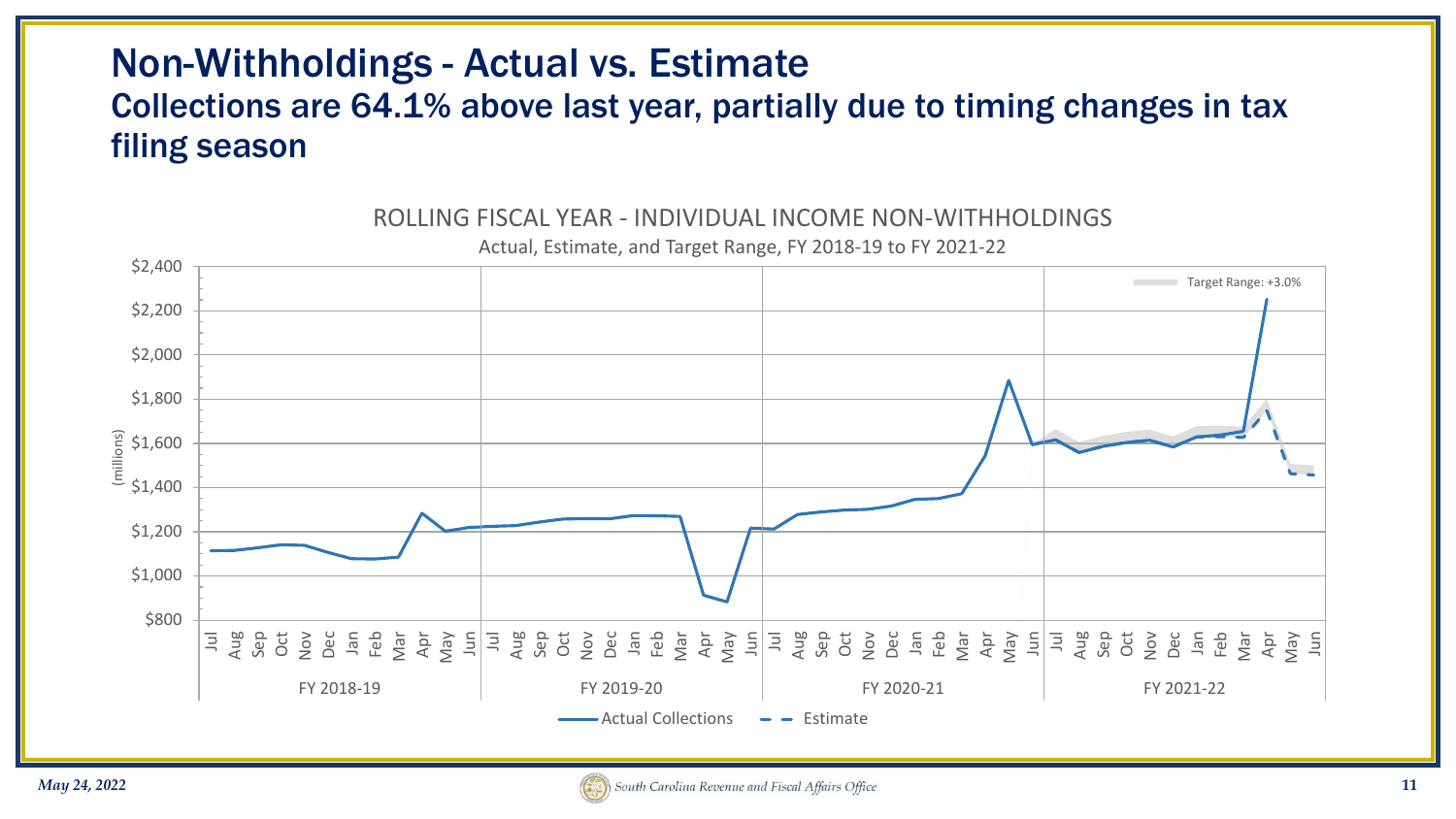#### Individual Income Tax – Non-Withholdings

Working estimate for FY 2021-22 is increased to reflect year-to-date collections with an adjustment for timing; no change to FY 2022-23 due to potential uncertainty regarding market performance

NON-WITHHOLDINGS



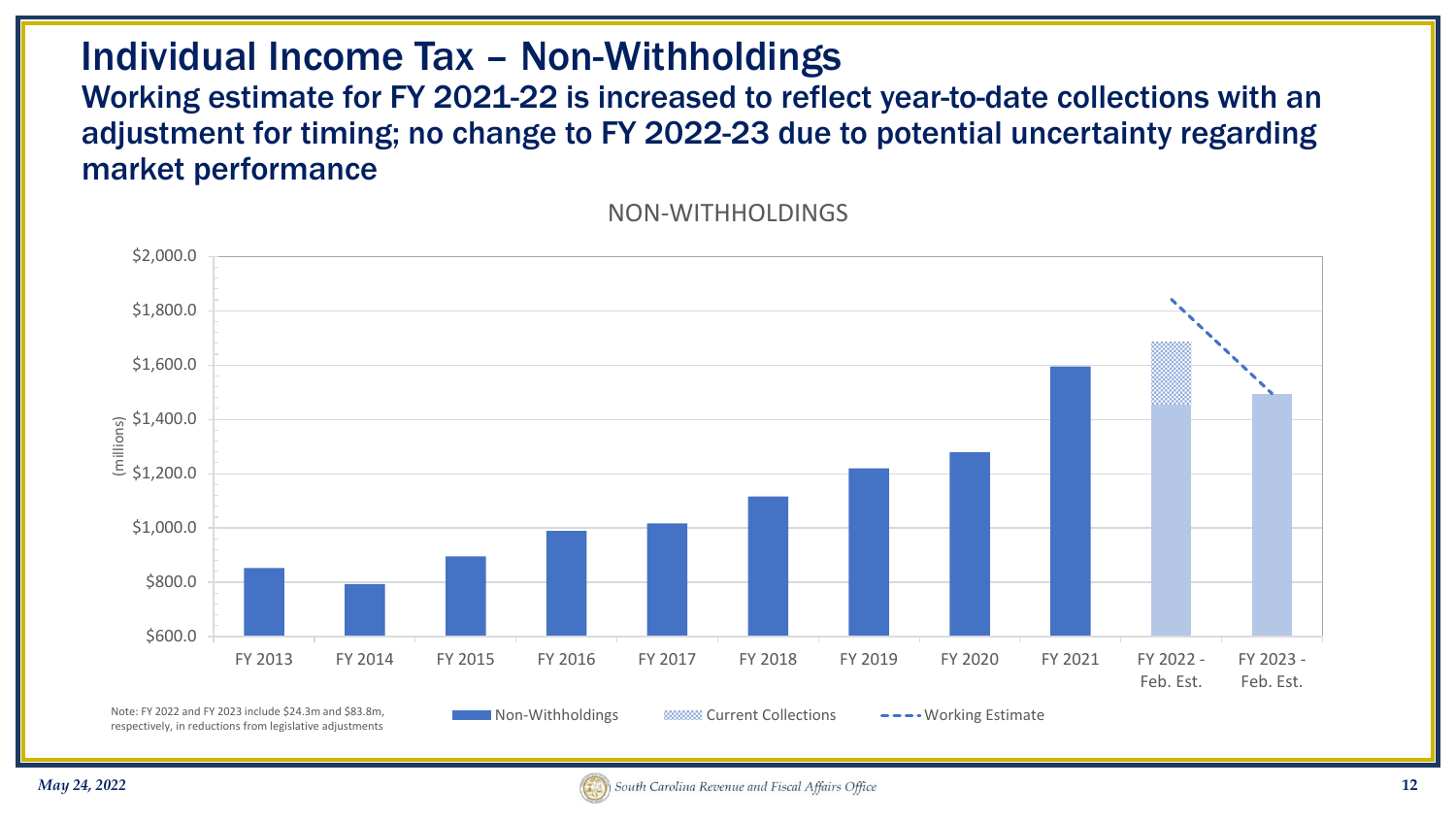## Refunds - Actual vs. Estimate Refunds are \$135.4 million below the estimate

#### \$1,400 \$1,500 \$1,600 \$1,700 \$1,800 \$1,900 \$2,000  $\begin{array}{c}\n\mathbf{r}\n\mathbf{s} \\
\mathbf{r}\n\end{array}$  \$2,000 \$2,200 \$2,300 \$2,400 \$2,500 \$2,600 \$2,700 Jul Aug Sep Oct Nov Dec Jan Feb Mar Apr May Jun Jul Aug Sep Oct Nov Dec Jan Feb Mar Apr May Jun Jul Aug Sep Oct Nov Dec Jan Feb Mar Apr May Jun Jul Aug Sep Oct Nov Dec Jan Feb Mar Apr May Jun FY 2018-19 FY 2019-20 FY 2020-21 FY 2021-22  $-\text{Actual Collections} \rightarrow -\text{Estimate}$ Target Range: +3.0%

#### ROLLING FISCAL YEAR - INDIVIDUAL INCOME REFUNDS Actual, Estimate, and Target Range, FY 2018-19 to FY 2021-22

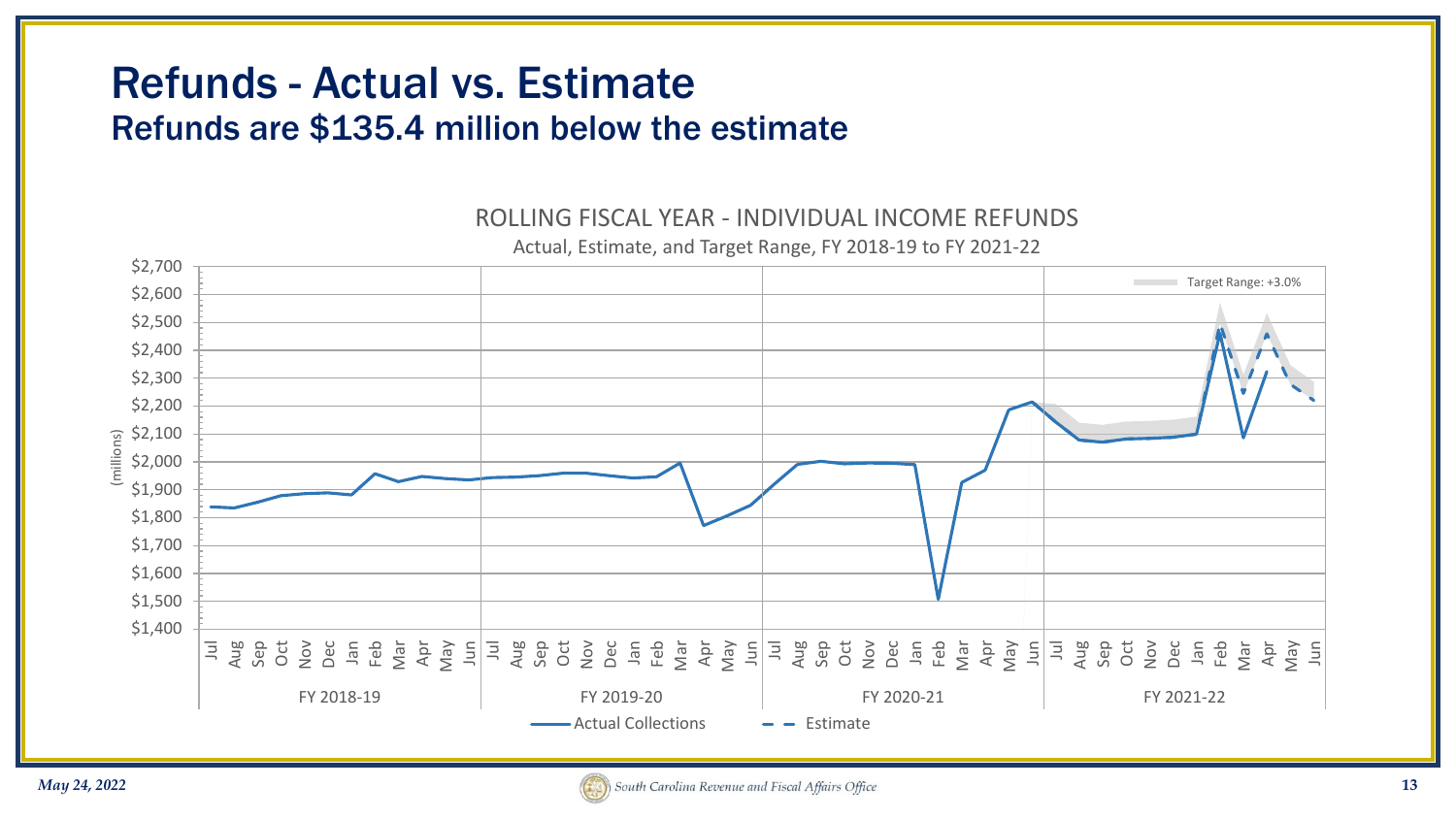# Individual Income Tax - Refunds

#### No change to current estimates

REFUNDS



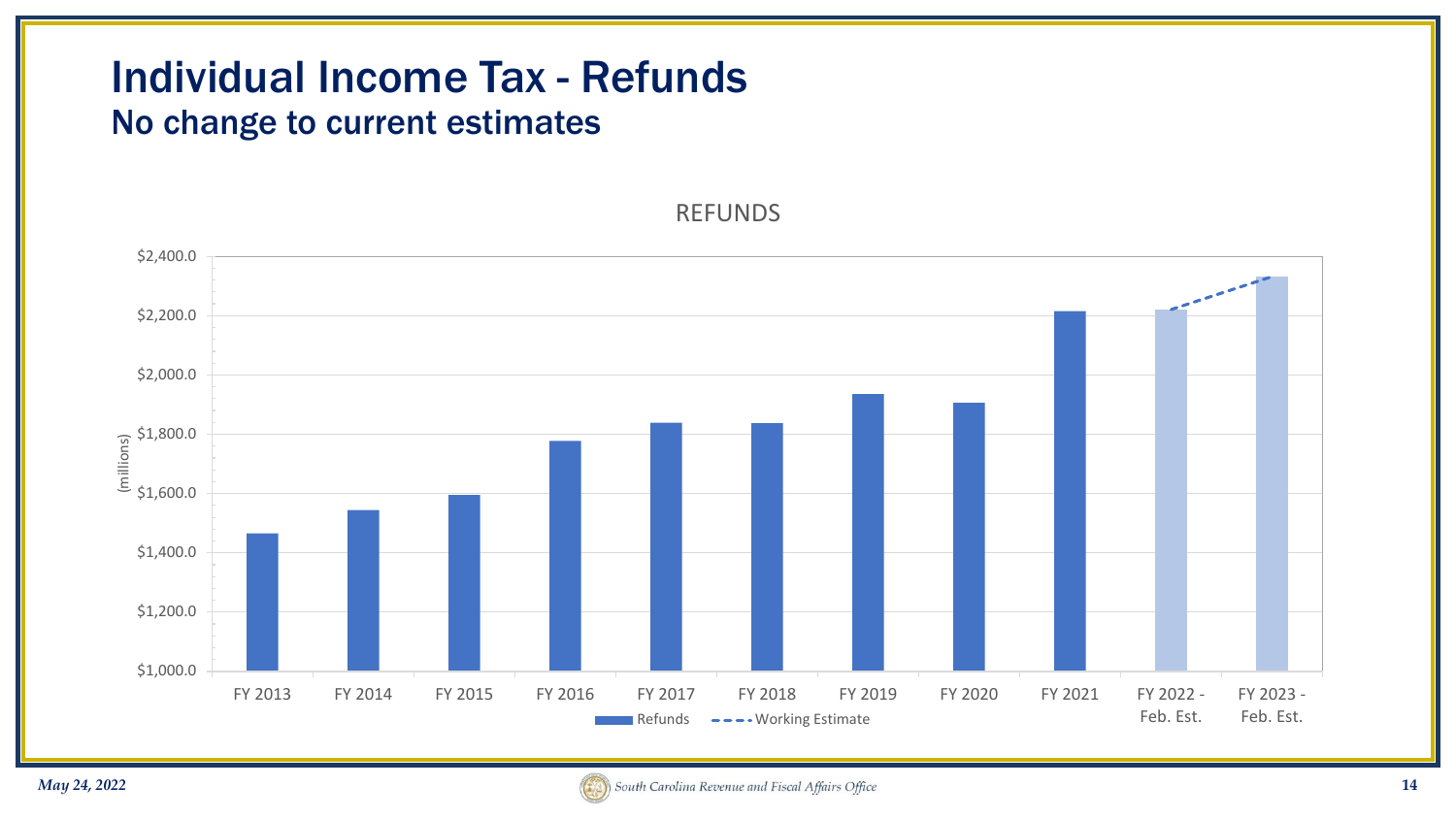#### Corporate Income Tax – Actual vs. Estimate Collections are above estimate by \$217.6 million year-to-date



ROLLING FISCAL YEAR - CORPORATE INCOME TAX Actual, Estimate, and Target Range, FY 2018-19 to FY 2021-22

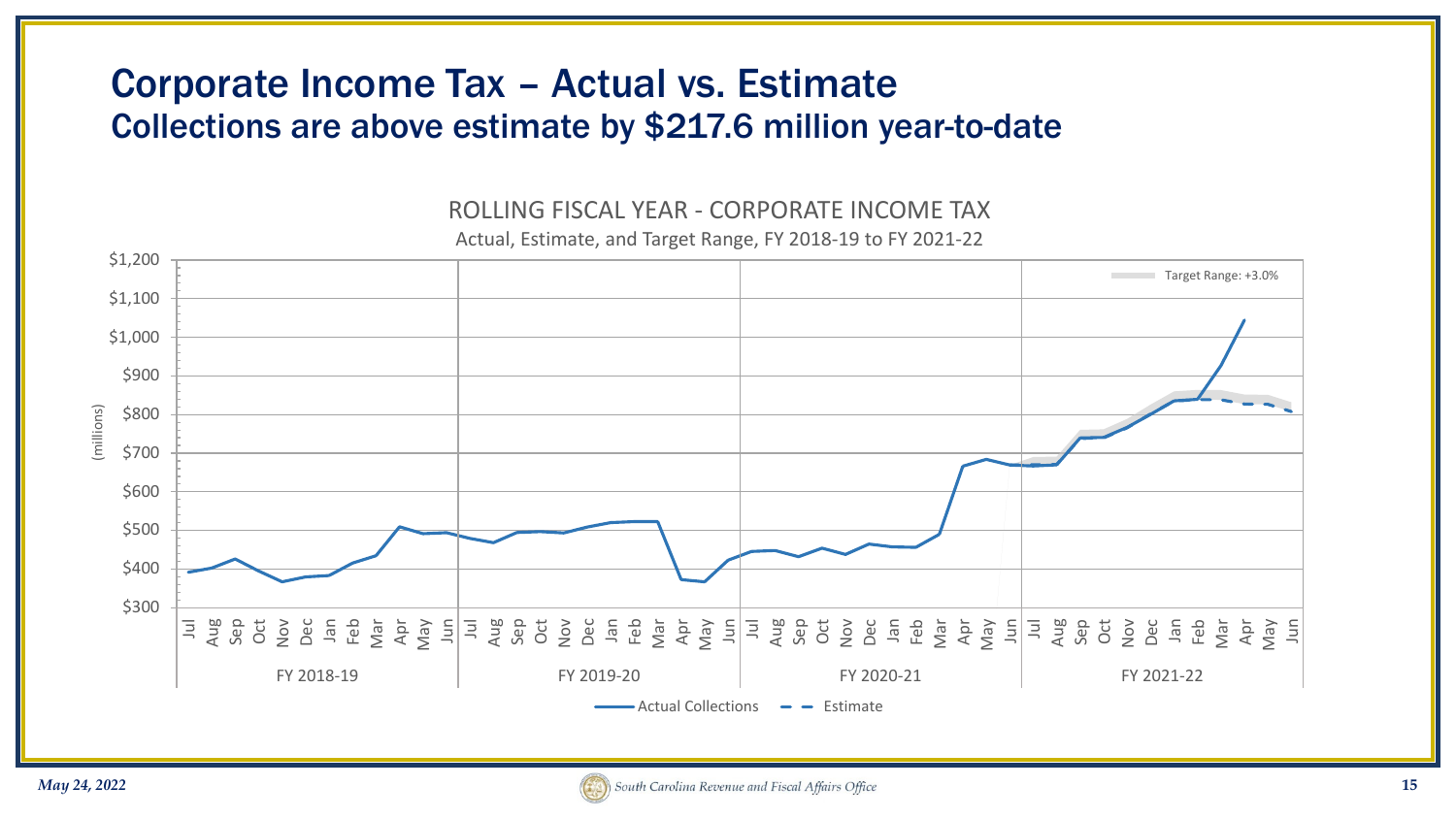#### Corporate Income Tax Working estimates recommend increase for FY 2021-22 and no change to FY 2022-23 due to potential for volatility



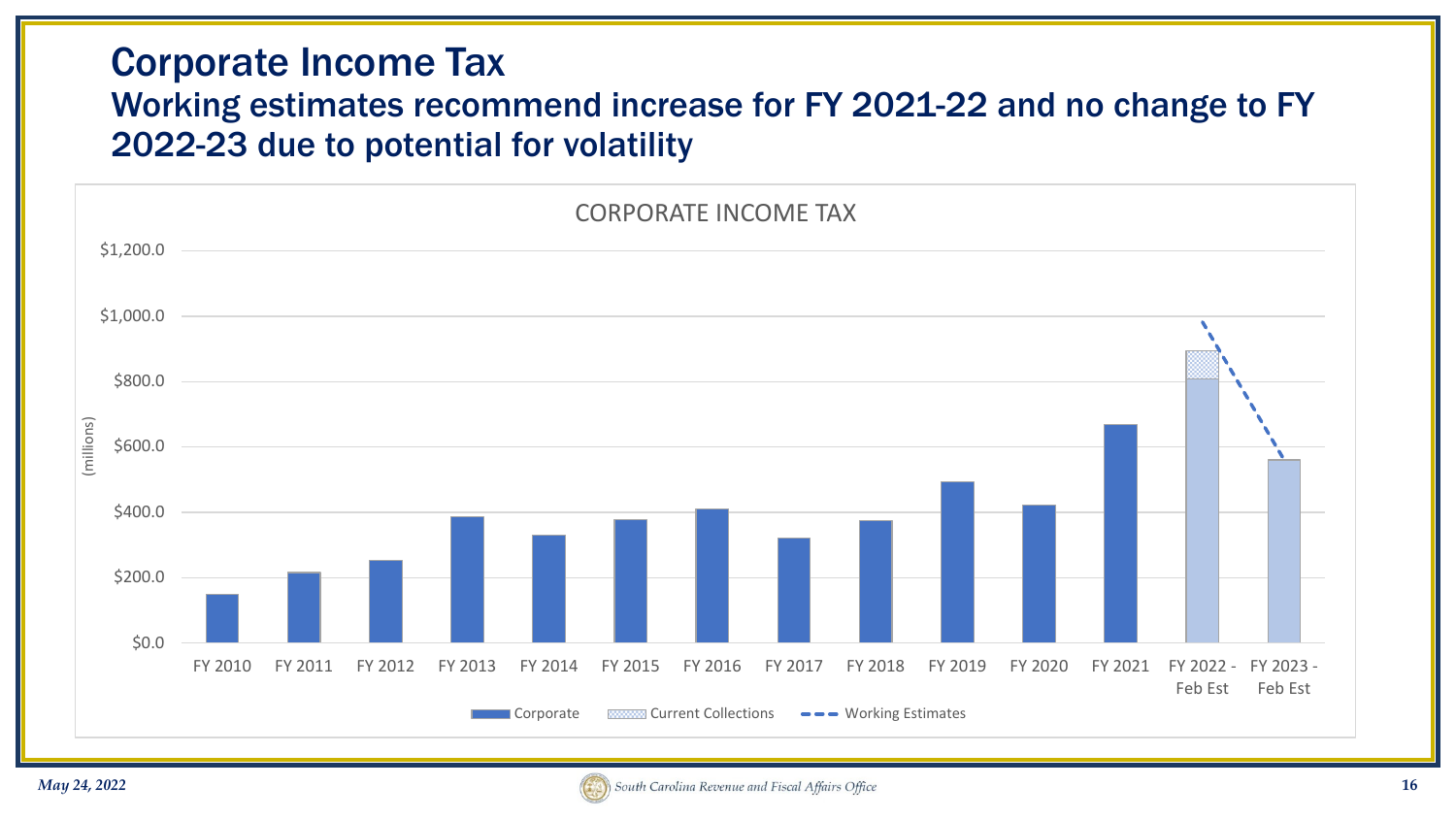## Summary of Forecast Changes – FY 2021-22

- Working estimates for FY 2021-22 result in a total General Fund revenue increase of \$952.1 million over the February 2022 estimates
- Sales, Individual Income, and Corporate Income tax are adjusted upward by \$918.3 million
- Bank tax and Deed Recording Fees are adjusted upward by \$25.8 million, mainly accounting for year-to-date growth
- Earnings on Investments is adjusted down by \$6.0 million
- Other categories account for residual adjustments totaling approximately \$14.0 million

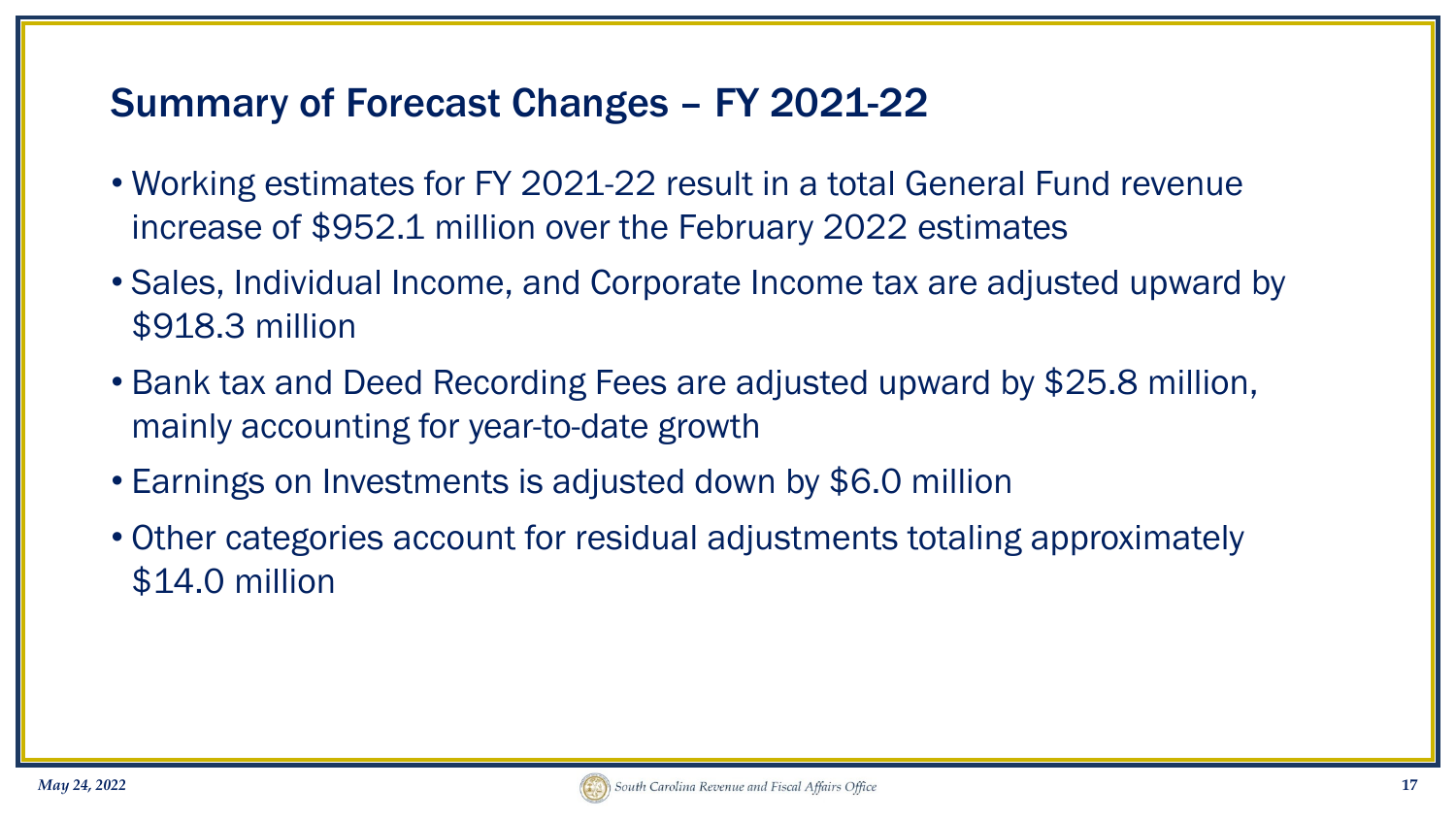## Summary of Forecast Changes – FY 2022-23

- Working estimates for FY 2022-23 result in a total General Fund revenue increase of \$335.7 million over the February 2022 estimates
- Withholdings is increased by \$336.7 million
- Earnings on Investments is decreased by \$1.0 million

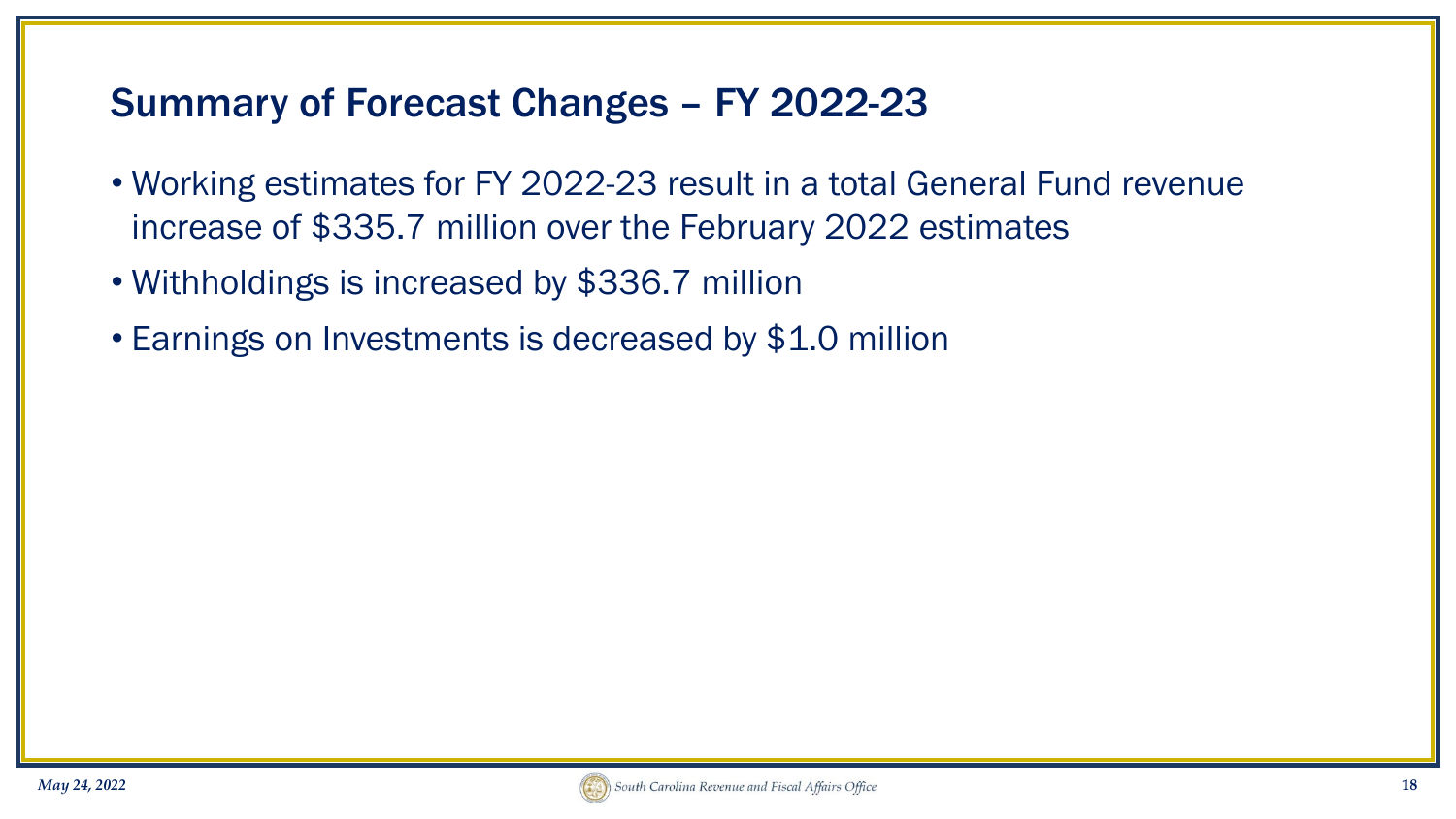#### General Fund – Proposed Changes Working estimates account for higher growth in FY 2021-22 and a decline in FY 2022-23 towards a more historical trend

\$6,000 \$7,000 \$8,000 \$9,000 \$10,000 \$11,000 \$12,000 \$13,000 \$14,000 FY 2017 FY 2018 FY 2019 FY 2020 FY 2021 FY 2022 FY 2023 (millions) General Fund Fund Feb. 2022 Estimate Fermit Working Estimate

#### GENERAL FUND Actual, Current, and Working Estimates

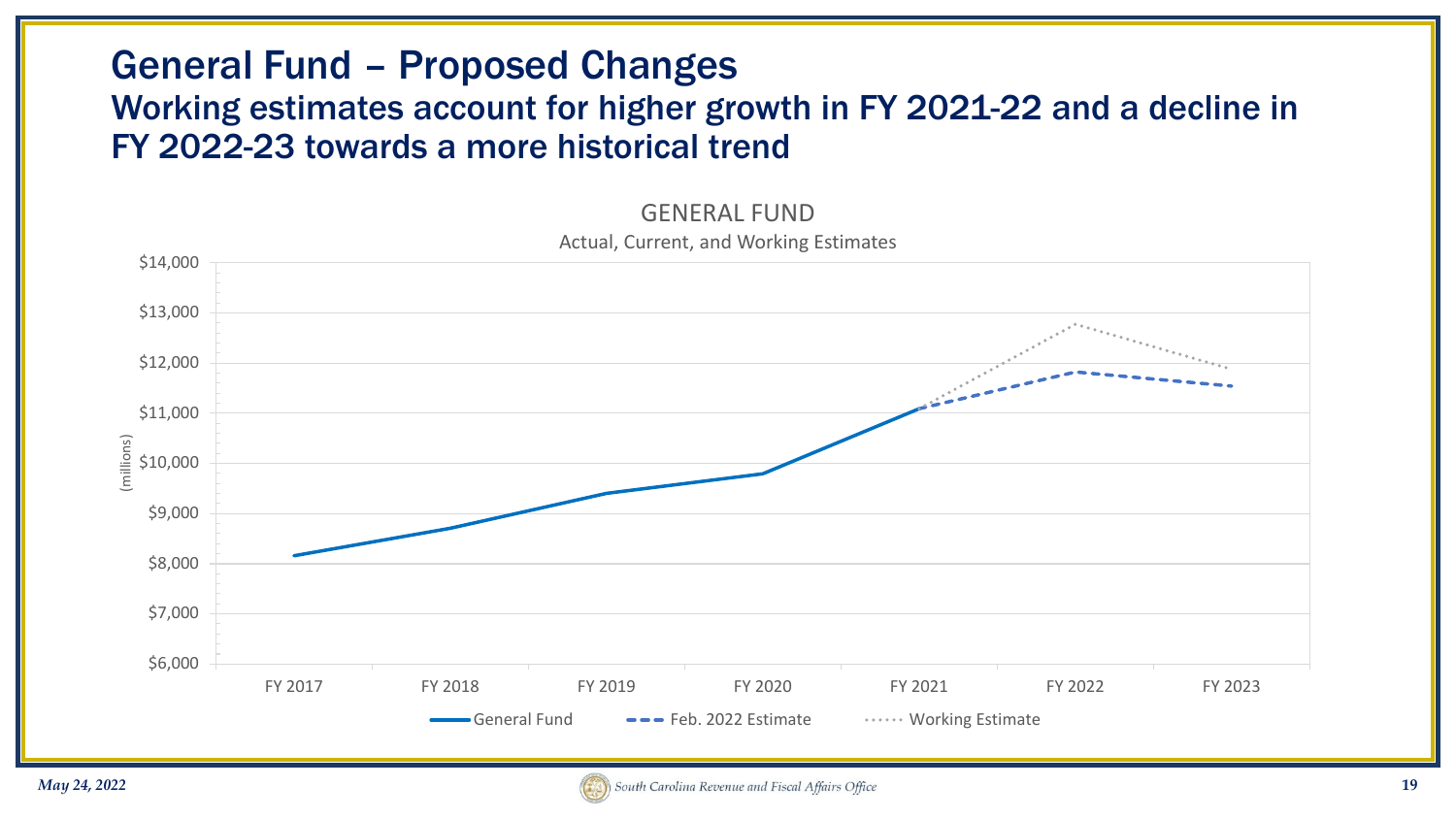# Consideration of Forecast

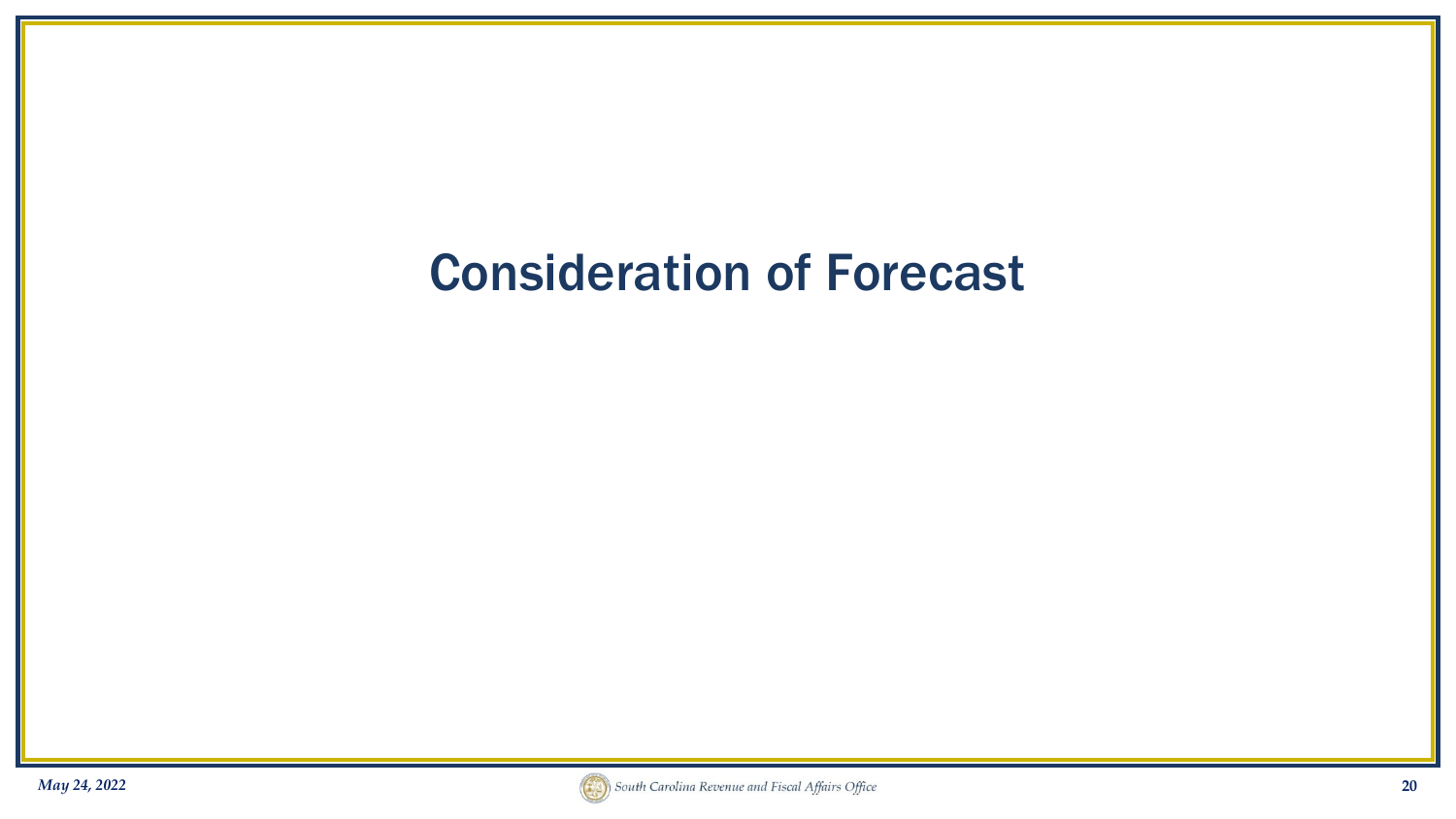## General Fund Revenue Forecast - Proposed

|                                   |                 |                  |                  |                  |               |                  |                  |               |                | 5/24/2022  | 5/24/2022  |
|-----------------------------------|-----------------|------------------|------------------|------------------|---------------|------------------|------------------|---------------|----------------|------------|------------|
|                                   |                 |                  | 2/15/2022        | 5/24/2022        |               | 2/15/2022        | 5/24/2022        |               | <b>Percent</b> | Percent    | Percent    |
|                                   | Final           | <b>Final</b>     | <b>Estimate</b>  | <b>Estimate</b>  |               | <b>Estimate</b>  | <b>Estimate</b>  |               | Change         | Change     | Change     |
| <b>Revenue Category</b>           | FY 2019-20      | FY 2020-21       | FY 2021-22       | FY 2021-22       | Change        | FY 2022-23       | FY 2022-23       | Change        | FY 2020-21     | FY 2021-22 | FY 2022-23 |
|                                   |                 |                  |                  |                  |               |                  |                  |               |                |            |            |
| Sales and Use Tax                 | \$3,286,771,744 | \$3,825,920,335  | \$4,047,332,000  | \$4,155,332,000  | \$108,000,000 | \$3,852,456,000  | \$3,852,456,000  | \$0           | 16.4           | 8.6        | (7.3)      |
| <b>Individual Income Tax</b>      | 5,019,420,030   | 5,421,280,543    | 5,796,456,000    | 6,431,778,000    | \$635,322,000 | 5,915,612,000    | 6,252,262,415    | \$336,650,415 | 8.0            | 18.6       | (2.8)      |
| Corporation Income Tax            | 423,052,193     | 669,221,114      | 807,582,000      | 982,582,000      | \$175,000,000 | 560,448,000      | 560,448,000      | \$0           | 58.2           | 46.8       | (43.0)     |
| <b>Insurance Taxes</b>            | 241,496,468     | 293,235,485      | 282,735,000      | 282,735,000      | \$0           | 345,761,000      | 345,761,000      | \$0           | 21.4           | (3.6)      | 22.3       |
| <b>Admissions Tax</b>             | 24,858,654      | 29,531,233       | 37,367,000       | 43,367,000       | \$6,000,000   | 37,741,000       | 37,741,000       | \$0           | 18.8           | 46.9       | (13.0)     |
| <b>Aircraft Tax</b>               | 2,621,301       | 2,877,150        | 1,250,000        | 1,250,000        | \$0           | 0                | $\bf{0}$         | \$0           | 9.8            | (56.6)     | $\sim$     |
| Alcoholic Liquor Tax              | 81,089,410      | 101,569,635      | 104,492,000      | 109,892,000      | \$5,400,000   | 97,061,000       | 97,061,000       | \$0           | 25.3           | 8.2        | (11.7)     |
| <b>Bank Tax</b>                   | 73,484,038      | 69,828,425       | 58,110,000       | 74,110,000       | \$16,000,000  | 59,092,000       | 59,092,000       | \$0           | (5.0)          | 6.1        | (20.3)     |
| Beer and Wine Tax                 | 112,351,535     | 116,859,053      | 115,434,000      | 117,928,000      | \$2,494,000   | 116,461,000      | 116,461,000      | \$0           | 4.0            | 0.9        | (1.2)      |
| <b>Business Filing Fees</b>       | 7,979,168       | 12,763,604       | 12,201,000       | 12,201,000       | \$0           | 10,839,000       | 10,839,000       | \$0           | 60.0           | (4.4)      | (11.2)     |
| Circuit/Family Court Fines        | 5,731,715       | 5,366,354        | 5,906,000        | 5,906,000        | \$0           | 5,670,000        | 5,670,000        | \$0           | (6.4)          | 10.1       | (4.0)      |
| <b>Corporation License Tax</b>    | 130,867,571     | 148,136,873      | 158,137,000      | 158,137,000      | \$0           | 167,072,000      | 167,072,000      | \$0           | 13.2           | 6.8        | 5.7        |
| <b>Deed Recording Fees</b>        | 81,757,989      | 118,902,924      | 132,986,000      | 142,827,000      | \$9,841,000   | 102,878,000      | 102,878,000      | \$0           | 45.4           | 20.1       | (28.0)     |
| <b>Earned on Investments</b>      | 130,855,337     | 72,623,590       | 76,000,000       | 70,000,000       | (\$6,000,000) | 85,000,000       | 84,000,000       | (\$1,000,000) | (44.5)         | (3.6)      | 20.0       |
| <b>Indirect Cost Recoveries</b>   | 15,269,683      | 23,269,863       | 28,640,000       | 28,640,000       | \$0           | 28,640,000       | 28,640,000       | \$0           | 52.4           | 23.1       | 0.0        |
| <b>Motor Vehicle Licenses</b>     | 10,977,190      | 12,128,159       | 10,182,000       | 10,182,000       | \$0           | 11,150,000       | 11,150,000       | \$0           | 10.5           | (16.0)     | 9.5        |
| <b>Nursing Home Fees</b>          | 3,480,988       | 3,355,741        | 3,242,000        | 3,242,000        | \$0           | 3,174,000        | 3,174,000        | \$0           | (3.6)          | (3.4)      | (2.1)      |
| Parole and Probation Fees         | 3,392,808       | 3,392,808        | 3,393,000        | 3,393,000        | \$0           | 3,393,000        | 3,393,000        | \$0           | 0.0            | 0.0        | 0.0        |
| <b>Private Car Lines Tax</b>      | 6,351,887       | 6,673,116        | 6,850,000        | 6,850,000        | \$0           | 7,032,000        | 7,032,000        | \$0           | 5.1            | 2.7        | 2.7        |
| <b>Public Service Authority</b>   | 17,479,000      | 17,135,000       | 16,700,000       | 16,700,000       | \$0           | 16,700,000       | 16,700,000       | \$0           | (2.0)          | (2.5)      | 0.0        |
| <b>Purchasing Card Rebates</b>    | 3,226,732       | 3,088,613        | 3,541,000        | 3,541,000        | \$0           | 3,689,000        | 3,689,000        | \$0           | (4.3)          | 14.6       | 4.2        |
| <b>Record Search Fees</b>         | 4,461,000       | 4,461,000        | 4,461,000        | 4,461,000        | \$0           | 4,461,000        | 4,461,000        | \$0           | 0.0            | 0.0        | 0.0        |
| Savings and Loan Assoc. Tax       | 8,489,236       | 1,147,447        | 2,340,000        | 2,340,000        | \$0           | 2,340,000        | 2,340,000        | \$0           | (86.5)         | 103.9      | 0.0        |
| <b>Security Dealer Fees</b>       | 27,533,590      | 29,188,874       | 31,702,000       | 31,702,000       | \$0           | 32,336,000       | 32,336,000       | \$0           | 6.0            | 8.6        | 2.0        |
| <b>Tobacco Tax</b>                | 27,009,655      | 28,786,137       | 30,757,000       | 30,757,000       | \$0           | 27,693,000       | 27,693,000       | \$0           | 6.6            | 6.8        | (10.0)     |
| <b>Unclaimed Property Fund</b>    | 15,000,000      | 15,000,000       | 15,000,000       | 15,000,000       | \$0           | 15,000,000       | 15,000,000       | \$0           | 0.0            | 0.0        | 0.0        |
| Workers' Comp. Insurance Tax      | 13,142,342      | 12,516,852       | 12,710,000       | 12,710,000       | \$0           | 12,807,000       | 12,807,000       | \$0           | (4.8)          | 1.5        | 0.8        |
| <b>Other Source Revenues</b>      | 15,126,230      | 40,866,612       | 16,726,000       | 16,726,000       | \$0           | 16,721,000       | 16,721,000       | \$0           | 170.2          | (59.1)     | (0.0)      |
| <b>Gross General Fund Revenue</b> | \$9,793,277,494 | \$11,089,126,540 | \$11,822,232,000 | \$12,774,289,000 | \$952,057,000 | \$11,541,227,000 | \$11,876,877,415 | \$335,650,415 | 13.2           | 15.2       | (7.0)      |

Note: Gross General Fund Revenue includes Individual Income and Corporate Income tax revenue that is transferred for Property Tax Relief Trust Fund pursuant to §11-11-150.

Source: South Carolina Board of Economic Advisors/BEA/05/24/2022

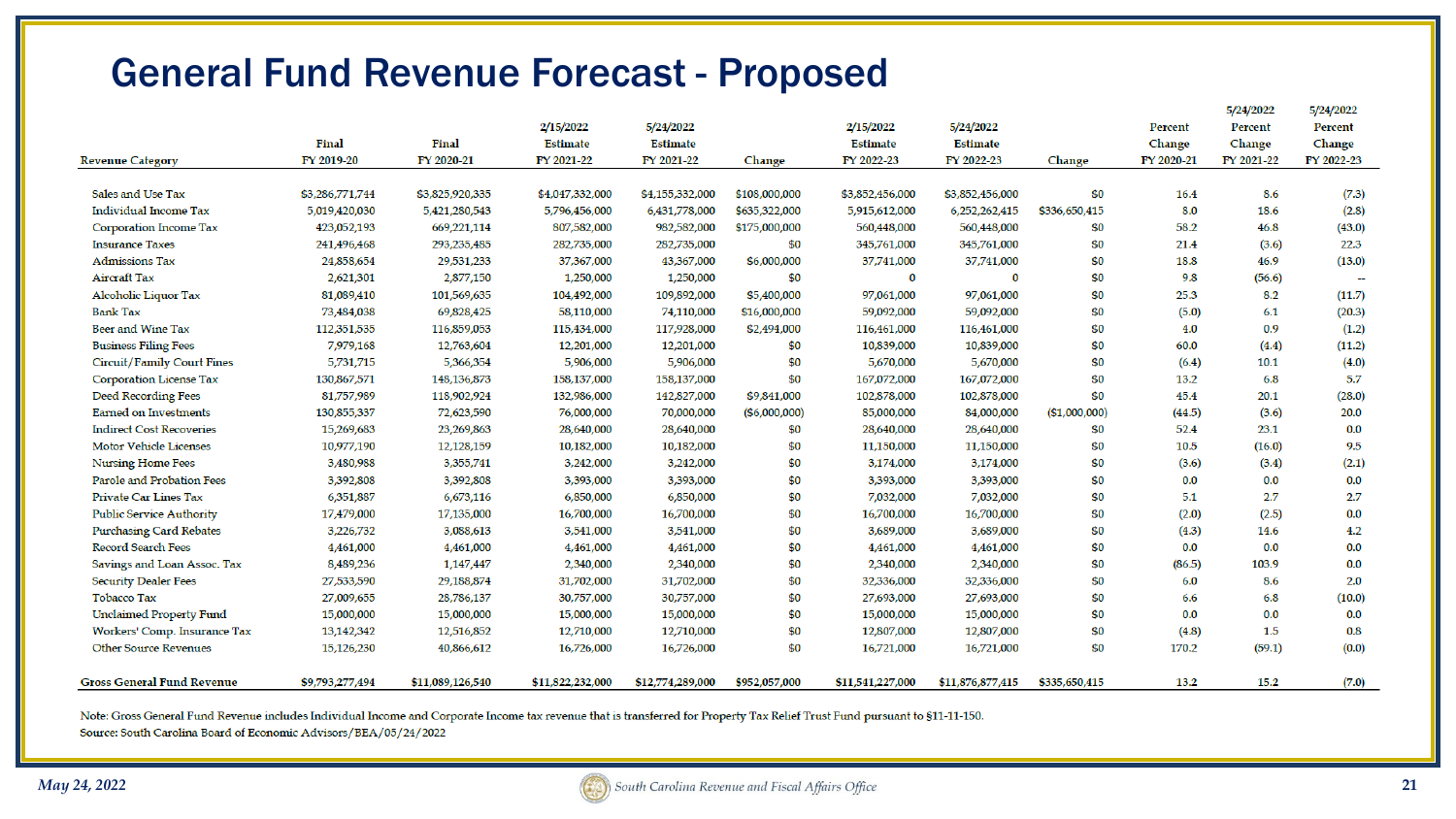## General Fund Revenue Forecast (continued)– Proposed

|                                         | Final           | Final            | 2/15/2022<br>Estimate | 5/24/2022<br><b>Estimate</b> |               | 2/15/2022<br><b>Estimate</b> | 5/24/2022<br><b>Estimate</b> |               | Percent<br>Change | 5/29/2022<br>Percent<br>Change | 5/24/2022<br>Percent<br>Change |
|-----------------------------------------|-----------------|------------------|-----------------------|------------------------------|---------------|------------------------------|------------------------------|---------------|-------------------|--------------------------------|--------------------------------|
| <b>Revenue Category</b>                 | FY 2019-20      | FY 2020-21       | FY 2021-22            | FY 2021-22                   | Change        | FY 2022-23                   | FY 2022-23                   | Change        | FY 2020-21        | FY 2021-22                     | FY 2022-23                     |
| Gross General Fund Revenue              | \$9,793,277,494 | \$11,089,126,540 | \$11,822,232,000      | \$12,774,289,000             | \$952,057,000 | \$11,541,227,000             | \$11,876,877,415             | \$335,650,415 | 13.2              | 15.2                           | (7.0)                          |
| Less: Tax Relief Trust Fund (Act)       | 614,053,000     | 629,405,136      | 650,023,221           | 650,023,221                  | $\bf{0}$      | 661,952,631                  | 661,952,631                  | $\Omega$      | 2.5               | 3.3                            | 1.8                            |
| Net General Fund Revenue                | \$9,179,224,494 | \$10,459,721,404 | \$11,172,208,779      | \$12,124,265,779             | 952,057,000   | \$10,879,274,369             | \$11,214,924,784             | 335,650,415   | 13.9              | 15.9                           | (7.5)                          |
| <b>Education Improvement Act (EIA)</b>  | 863,037,030     | 996,833,645      | 1,050,336,000         | 1,079,920,000                | 29,584,000    | 1,004,596,000                | 1,004,596,000                | $\bf{0}$      | 15.5              | 8.3                            | (7.0)                          |
| <b>EIA</b> Fund                         | 861, 357, 054   | 996,748,940      | 1,050,246,000         | 1,079,830,000                | 29,584,000    | 1,004,491,000                | 1,004,491,000                | $\Omega$      | 15.7              | 8.3                            | (7.0)                          |
| <b>EIA</b> Interest                     | 1,679,976       | 84,705           | 90,000                | 90,000                       | 0             | 105,000                      | 105,000                      | $\Omega$      | (95.0)            | 6.3                            | 16.7                           |
| <b>S.C. Education Lottery Fund</b>      | 496,599,922     | 612,069,873      | 544,600,000           | 544,600,000                  | 0             | 545,300,000                  | 522,800,000                  | (22,500,000)  | 23.3              | (11.0)                         | (4.0)                          |
| Lottery Proceeds                        | 471,400,000     | 575,500,000      | 520,100,000           | 520,100,000                  | $\bf{0}$      | 520,100,000                  | 497,600,000                  | (22,500,000)  | 22.1              | (9.6)                          | (4.3)                          |
| <b>Unclaimed Prizes</b>                 | 21,401,503      | 32,141,376       | 20,000,000            | 20,000,000                   | 0             | 20,000,000                   | 20,000,000                   | $\Omega$      | 50.2              | (37.8)                         | 0.0                            |
| Lottery Interest                        | 3,798,419       | 4,428,497        | 4,500,000             | 4,500,000                    | 0             | 5,200,000                    | 5,200,000                    | $\bf{0}$      | 16.6              | 1.6                            | 15.6                           |
| Homestead Exemption Fund (HEX)          | 784,804,568     | 903,551,465      | 966,666,000           | 989,219,000                  | 22,553,000    | 917,165,000                  | 917,165,000                  | $\mathbf{0}$  | 15.1              | 9.5                            | (7.3)                          |
| <b>HEX</b> Revenue                      | 782,037,516     | 900,423,624      | 963,491,000           | 986,044,000                  | 22,553,000    | 913,465,000                  | 913,465,000                  | $\mathbf{0}$  | 15.1              | 9.5                            | (7.4)                          |
| <b>HEX</b> Interest                     | 2,767,052       | 3,127,841        | 3,175,000             | 3,175,000                    | $\bf{0}$      | 3,700,000                    | 3,700,000                    | $\Omega$      | 13.0              | 1.5                            | 16.5                           |
| <b>Expenditure Estimate</b>             | 798,756,235     | 829,100,858      | 860,950,738           | 860,950,738                  | $\bf{0}$      | 912,852,708                  | 912,852,708                  | $\mathbf{0}$  | 3.8               | 3.8                            | 6.0                            |
| HEX Fund Excess/(Shortfall)             | (13,951,667)    | 74,450,607       | 105,715,262           | 128,268,262                  | 22,553,000    | 4,312,292                    | 4,312,292                    | $\bf{0}$      | 633.6             | 72.3                           | (96.6)                         |
| <b>Tax Relief Trust Fund (Act)</b>      | 614,053,000     | 629,405,136      | 650,023,221           | 650,023,221                  | 0             | 661,952,631                  | 661,952,631                  | $\bf{0}$      | 2.5               | 3.3                            | 1.8                            |
| Revised Estimate/Actual                 | 613,787,410     | 626,043,899      | 643,954,085           | 643,954,085                  | $\bf{0}$      | 661,952,631                  | 661,952,631                  | $\Omega$      | 2.0               | 2.9                            | 2.8                            |
| Excess/(Shortfall) (Excl. Fund Balance) | 265,590         | 3,361,237        | 6,069,136             | 6,069,136                    | $\bf{0}$      | 0                            | $\bf{0}$                     | $\mathbf{0}$  | 1165.6            | 80.6                           | n/a                            |
| <b>Budgetary Estimates</b>              |                 |                  |                       |                              |               |                              |                              |               |                   |                                |                                |
| Gross Appropriation Act Revenue         | 9,330,662,000   | 9,500,103,000    | 9,921,260,199         | 9,921,260,199                | 0             | 11,541,227,000               | 11,876,877,415               | 335,650,415   | 1.8               | 4.4                            | 19.7                           |
| Less: Tax Relief Trust Fund (Act)       | 614,053,000     | 629,405,136      | 650,023,221           | 650,023,221                  | 0             | 661,952,631                  | 661,952,631                  | $\bf{0}$      | 2.5               | 3.3                            | 1.8                            |
| Appropriation Act Excluding Trust Fund  | 8,716,609,000   | 8,870,697,864    | 9,271,236,978         | 9,271,236,978                | 0             | 10,879,274,369               | 11,214,924,784               | 335,650,415   | 1.8               | 4.5                            | 21.0                           |
| Gross General Fund Revenue              |                 |                  |                       |                              |               |                              |                              |               |                   |                                |                                |
| Excess/(Shortfall) from Act             | 462,615,494     | 1,589,023,540    | 1,900,971,801         | 2,853,028,801                | 952,057,000   | 0                            | 0                            | $\bf{0}$      | 243.5             | 79.5                           | n/a                            |
| Capital Reserve Fund (2%) - Beg. Bal.   | 162,485,305     | 176,095,044      | 183,584,490           | 183,584,490                  | 0             | 209,194,431                  | 209,194,431                  | $\bf{0}$      | 8.4               | 4.3                            | 13.9                           |
| General Reserve Fund (5%) - Beg. Bal.   | 406,213,261     | 440,237,611      | 458,961,225           | 458,961,225                  | 0             | 522,986,077                  | 522,986,077                  | $\mathbf{0}$  | 8.4               | 4.3                            | 13.9                           |
| <b>Total Reserve Funds</b>              | 568,698,566     | 616,332,655      | 642,545,715           | 642,545,715                  | 0             | 732,180,508                  | 732,180,508                  | $\mathbf{0}$  | 8.4               | 4.3                            | 13.9                           |

Tax Relief Trust Fund for FY 2021-22 adjusted to reflect Act 39 of 2021

Source: South Carolina Board of Economic Advisors/BEA/05/24/2022



 $.........$ 

 $H = 1.5000$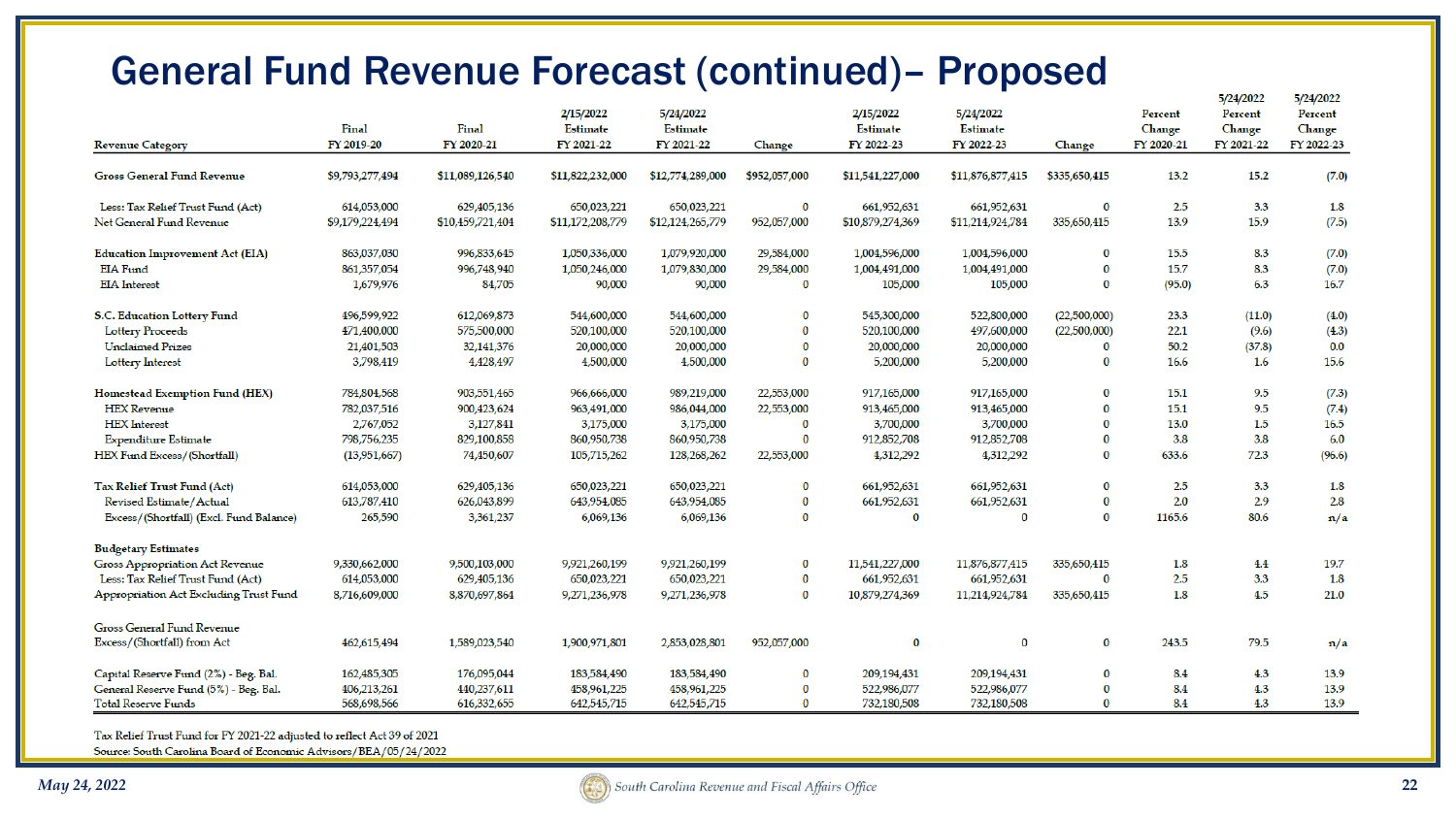# Revised Budget Outlook FY 2022-23

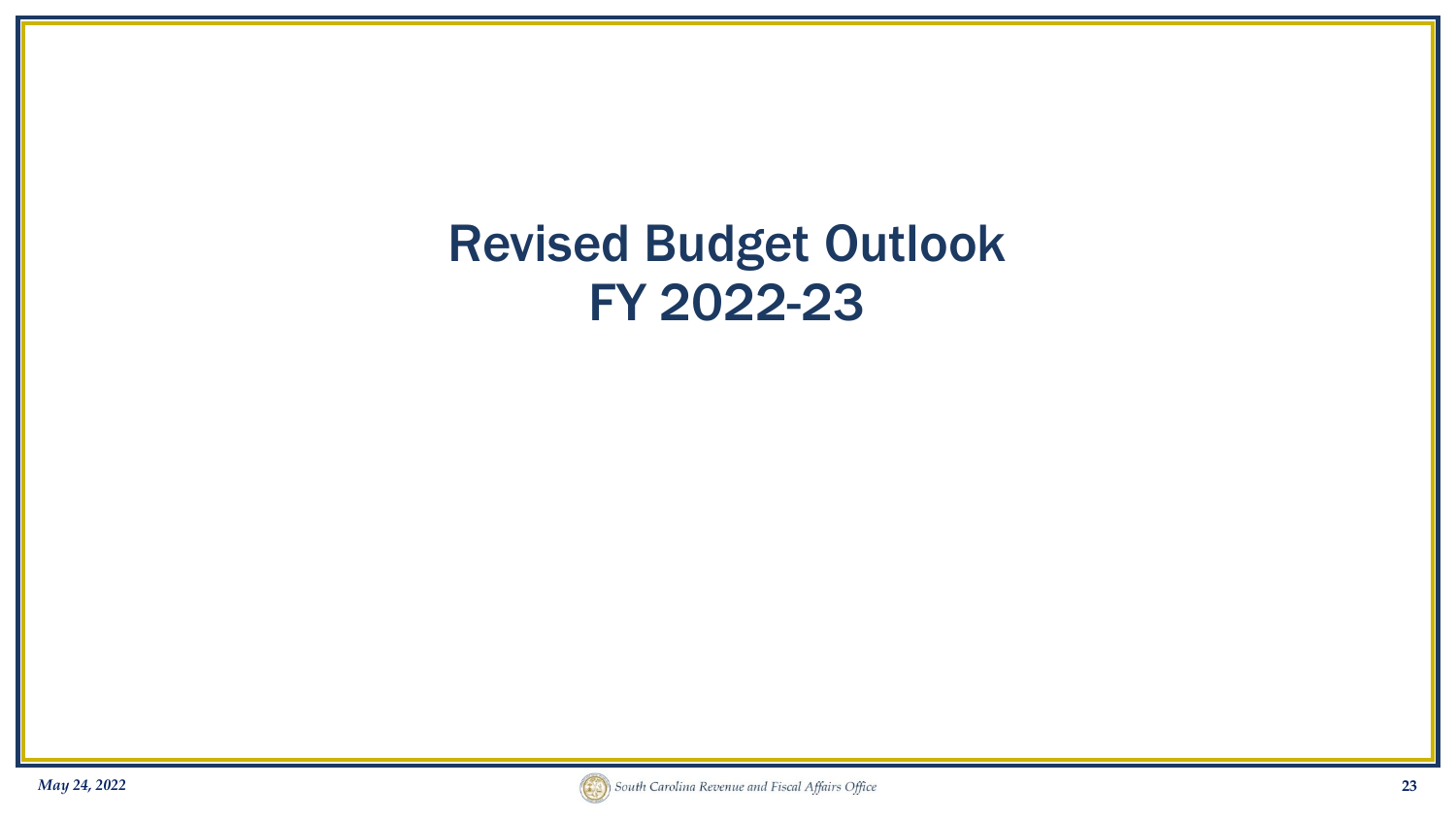## Available Funds – FY 2022-23 Budget Process

AVAILABLE FUNDS - FY 2022-23 BUDGET PROCESS

as of May 24, 2022



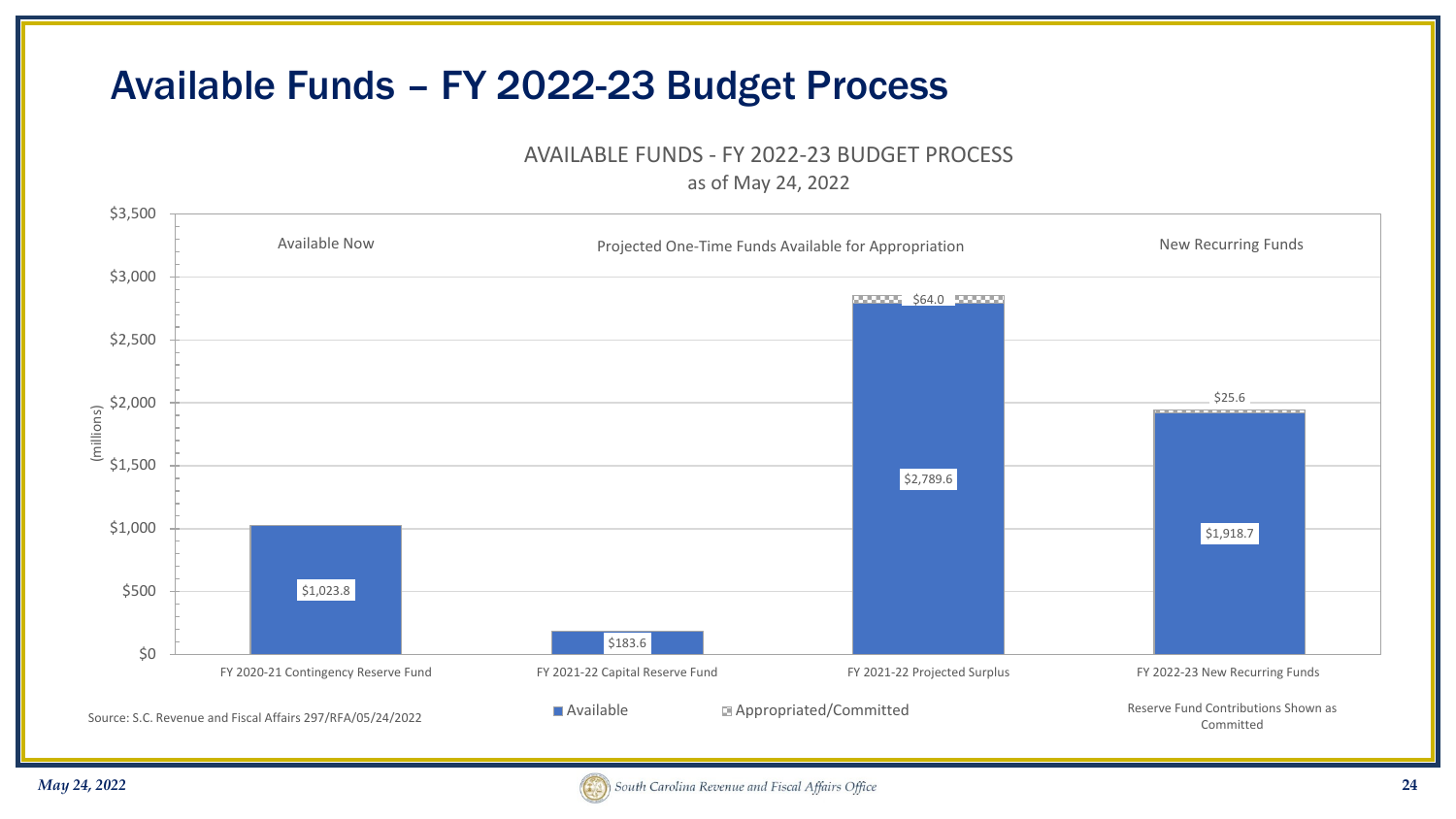# Reports from Working Group Members

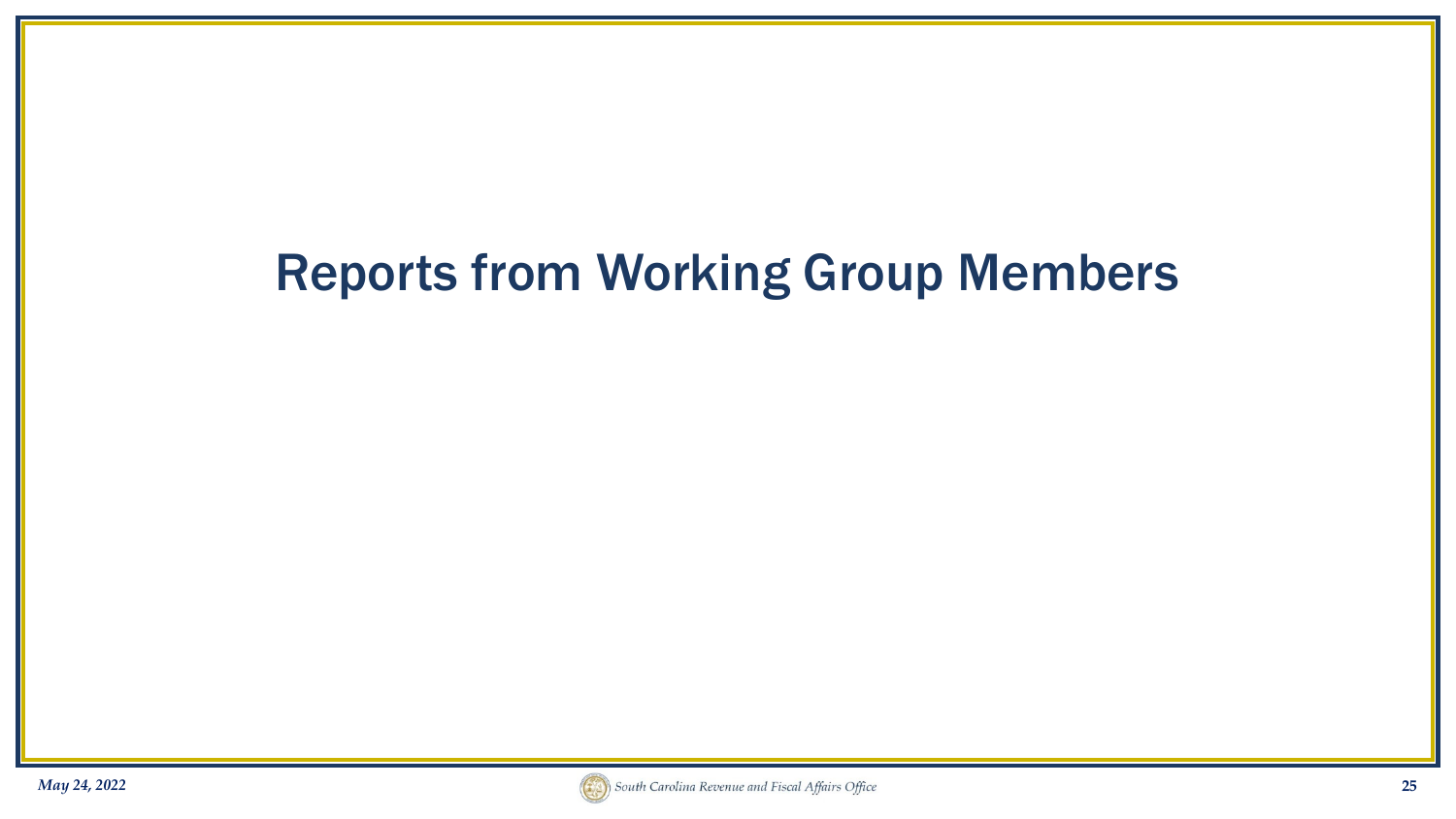# **Other Items for Discussion**

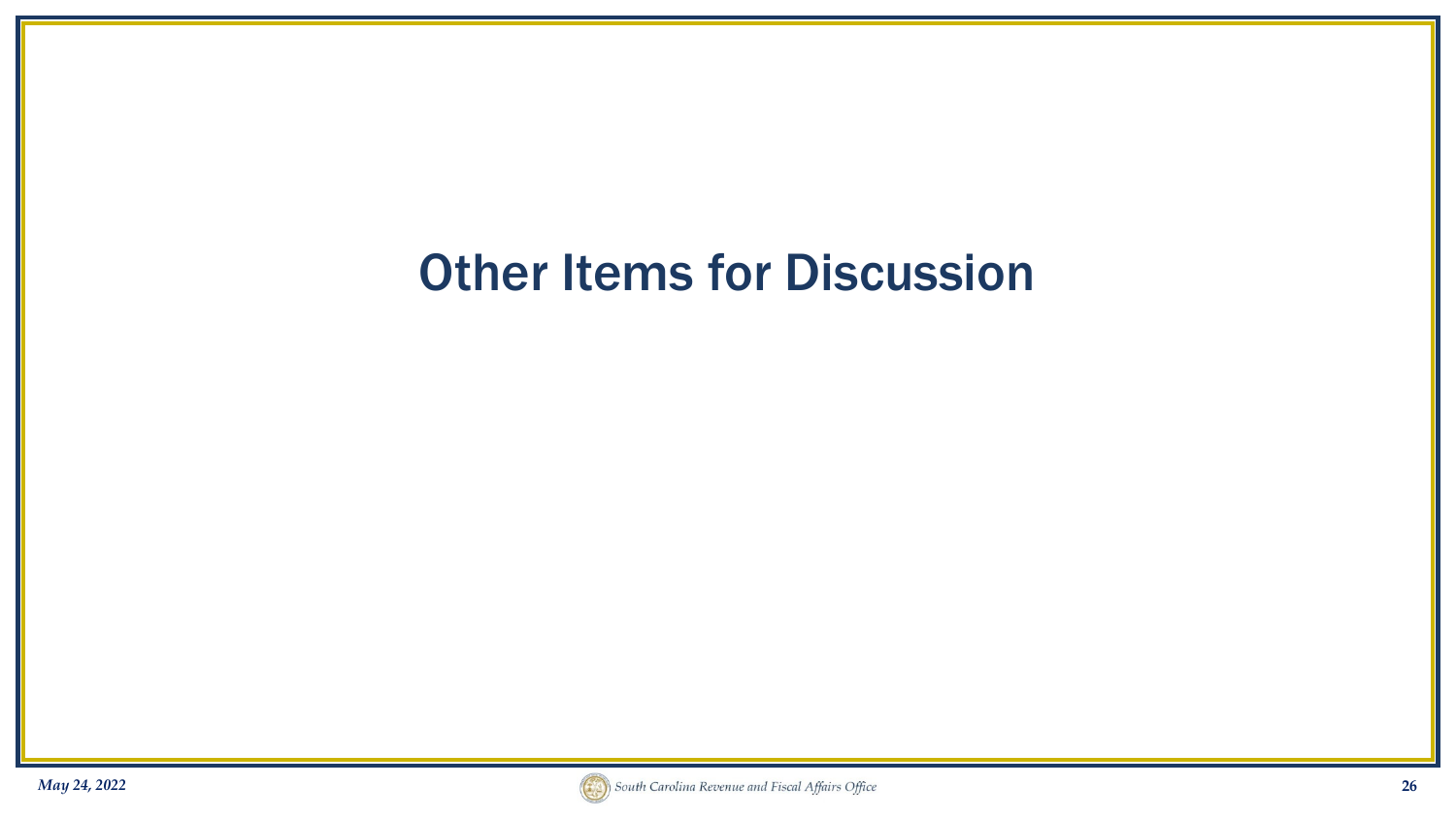# Appendix *May 24, 2022* **27**

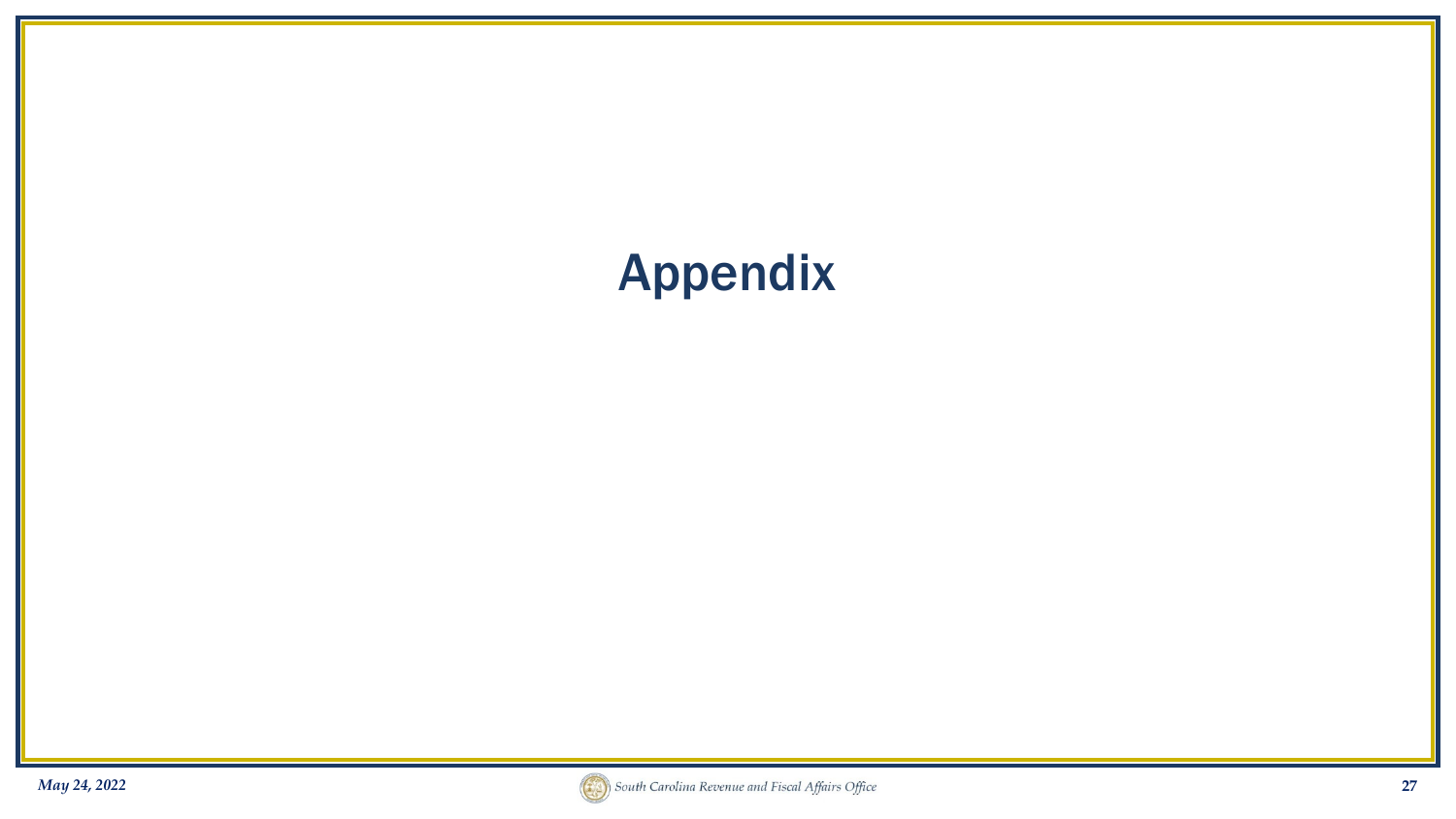## Updates since February 2022 Forecast

#### Personal Income

- Income growth through the end of 2021 is higher than anticipated (7.9% forecasted wage growth, 9.4% actual)
- Updated wage growth assumption is 9.9% for FY 2021-22 and 5.7% for FY 2022-23
- National wage growth year-over-year was 11.7% in March 2022

### **Employment**

- Largely in line with the current estimate – no change to current assumptions
- BLS published comprehensive data revisions in March 2022

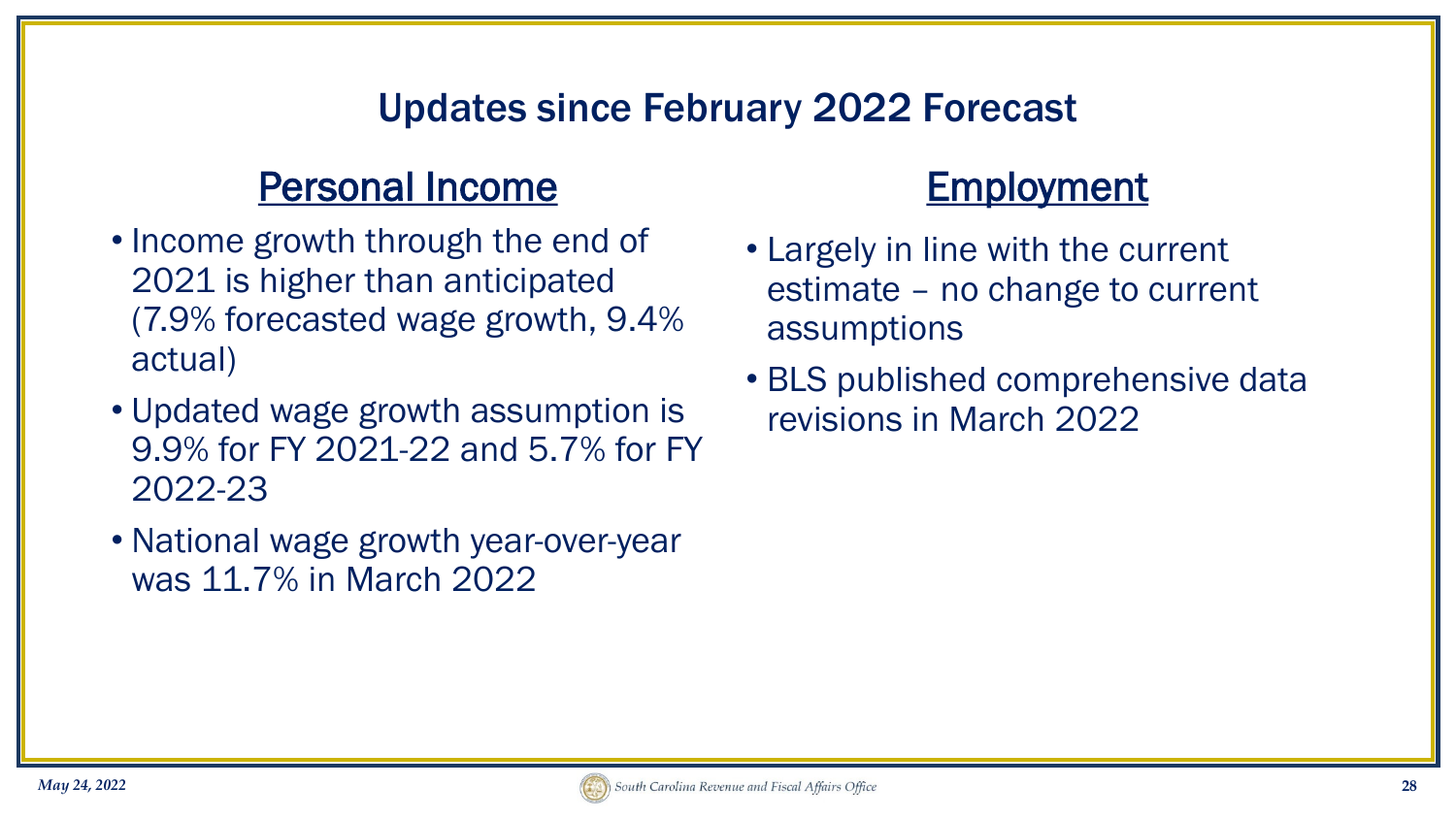#### SC Personal Income Persistent wage growth will keep personal income above trend through the forecast period



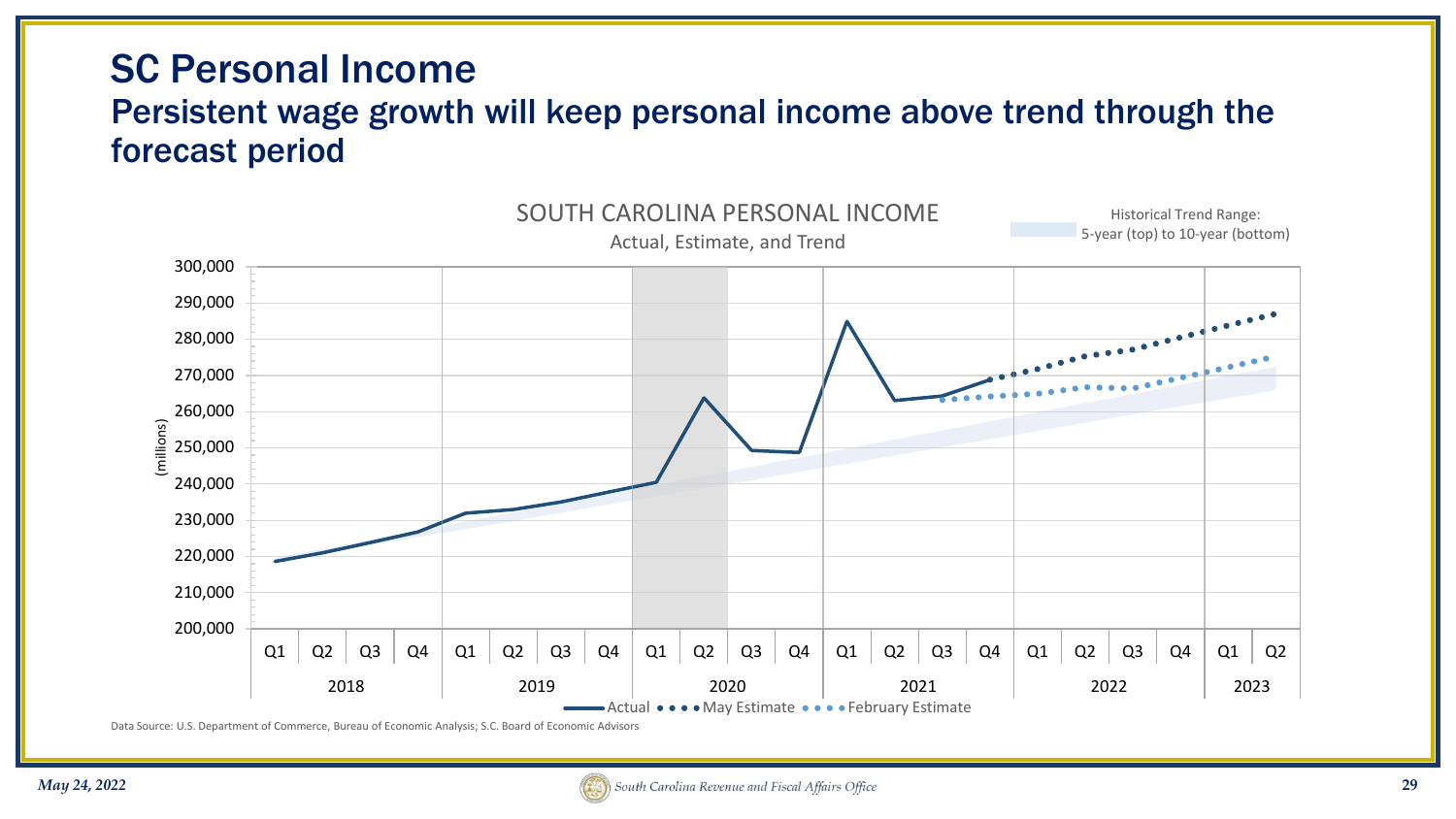#### Personal Income Forecasts

Working estimate considers higher and more persistent wage growth

| <b>PERSONAL INCOME FORECASTS: FISCAL YEAR GROWTH RATES</b> |  |
|------------------------------------------------------------|--|
|------------------------------------------------------------|--|

| <b>Fiscal Year</b> | February 2022 Estimate | <b>Working Estimate</b> |
|--------------------|------------------------|-------------------------|
| 2021-22            | 1.6%                   | 3.3%                    |
| 2022-23            | 2.3%                   | 4.5%                    |

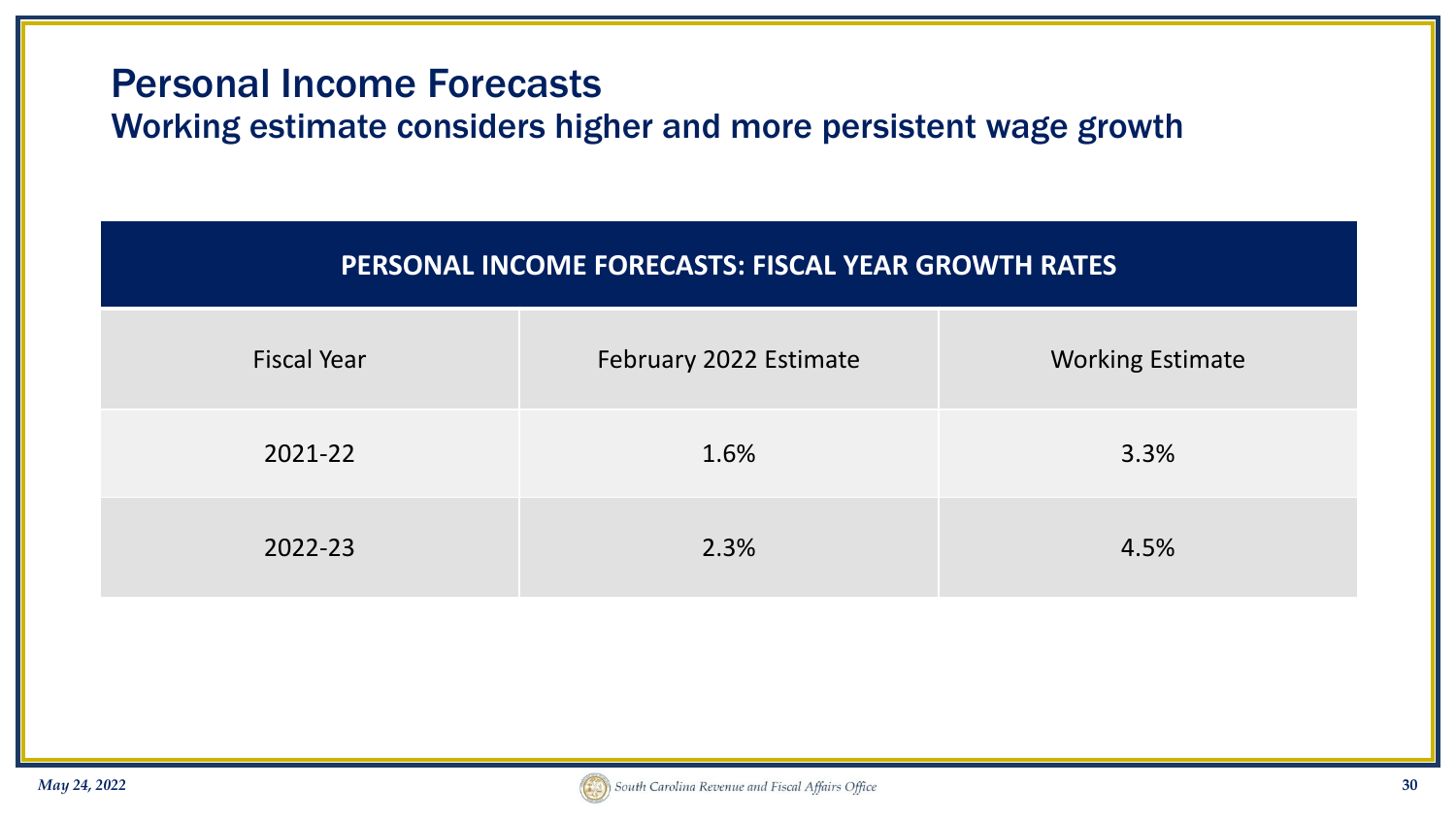#### Employment – Feb 2022 Estimate Employment is largely in line with the February estimate

2,300 2,250 2,200  $\overline{\phantom{a}}$ 2,150 (All Employees, in Thousands) (All Employees, in Thousands) 2,100 2,050 2,000 1,950 1,900 1,850 1,800 Apr 2018 Jul 2018 Oct 2018 Jan 2019 Apr 2019 Jul 2019 Oct 2019 Jan 2020 Apr 2020 Jul 2020 Oct 2020 Jan 2021 Apr 2021 Jul 2021 Oct 2021 Jan 2022 Apr 2022 Jul 2022 Oct 2022 Jan 2023 Apr 2023 Jan 2018 Jan 2018 Oct 2018 Jan 2019 Oct 2019 Jan 2020 Oct 2020 Jan 2021 Oct 2021 Jan 2022 Oct 2022 Jan 2023 ■ Actual **February Estimate** 

TOTAL NONFARM EMPLOYMENT IN SOUTH CAROLINA

Source: U.S. Department of Labor, Bureau of Labor Statistics 60-RFA/bdc/4/20/2022

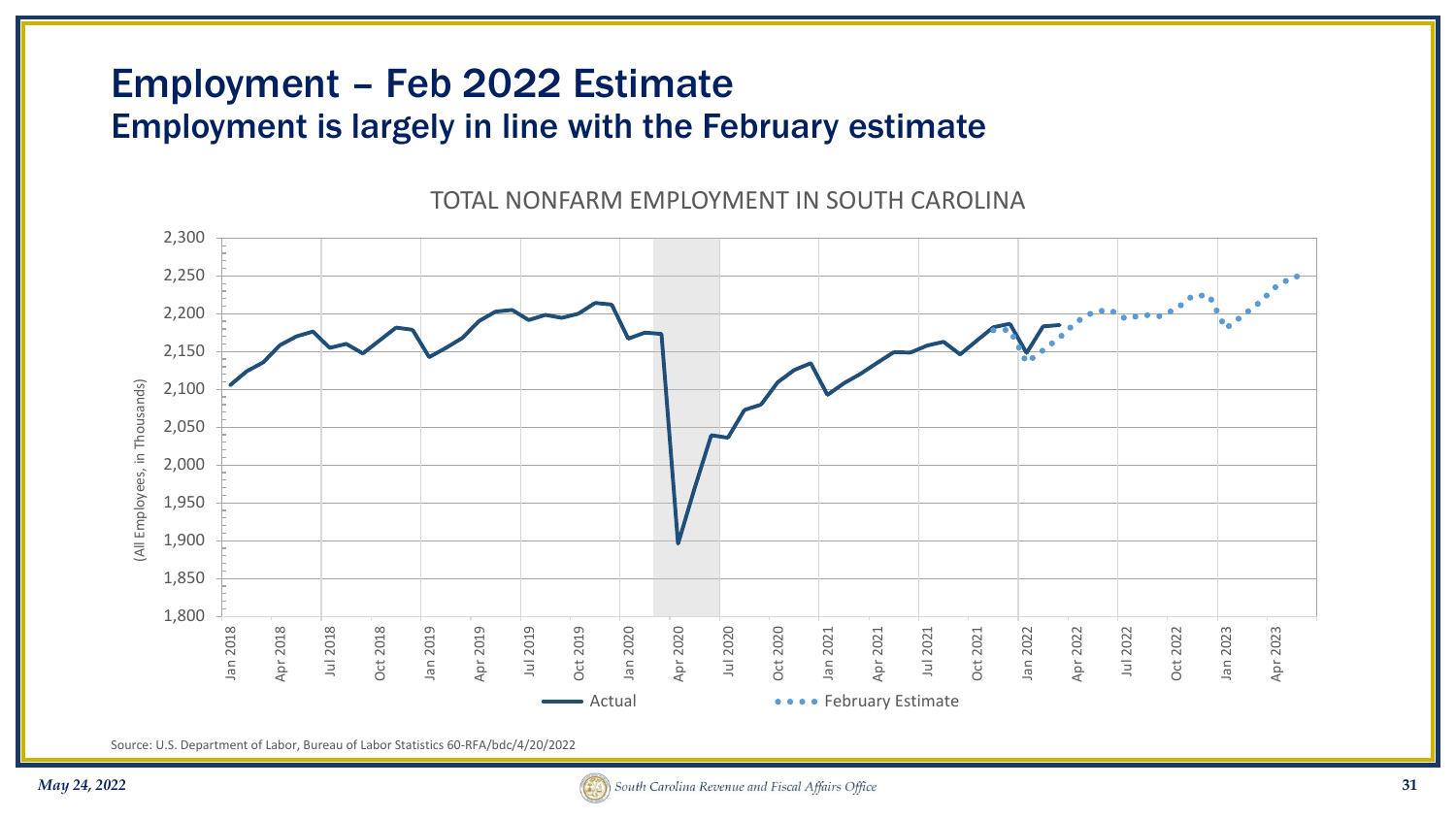#### Employment Forecasts

#### The employment forecast is unchanged from the February 2022 estimate as employment is in line with current estimate

| <b>EMPLOYMENT FORECASTS: FISCAL YEAR GROWTH RATES</b> |                        |                   |  |  |  |  |
|-------------------------------------------------------|------------------------|-------------------|--|--|--|--|
| <b>Fiscal Year</b>                                    | February 2022 Estimate | May 2022 Estimate |  |  |  |  |
| 2021-22                                               | 3.7%                   | 3.7%              |  |  |  |  |
| 2022-23                                               | 2.0%                   | 2.0%              |  |  |  |  |

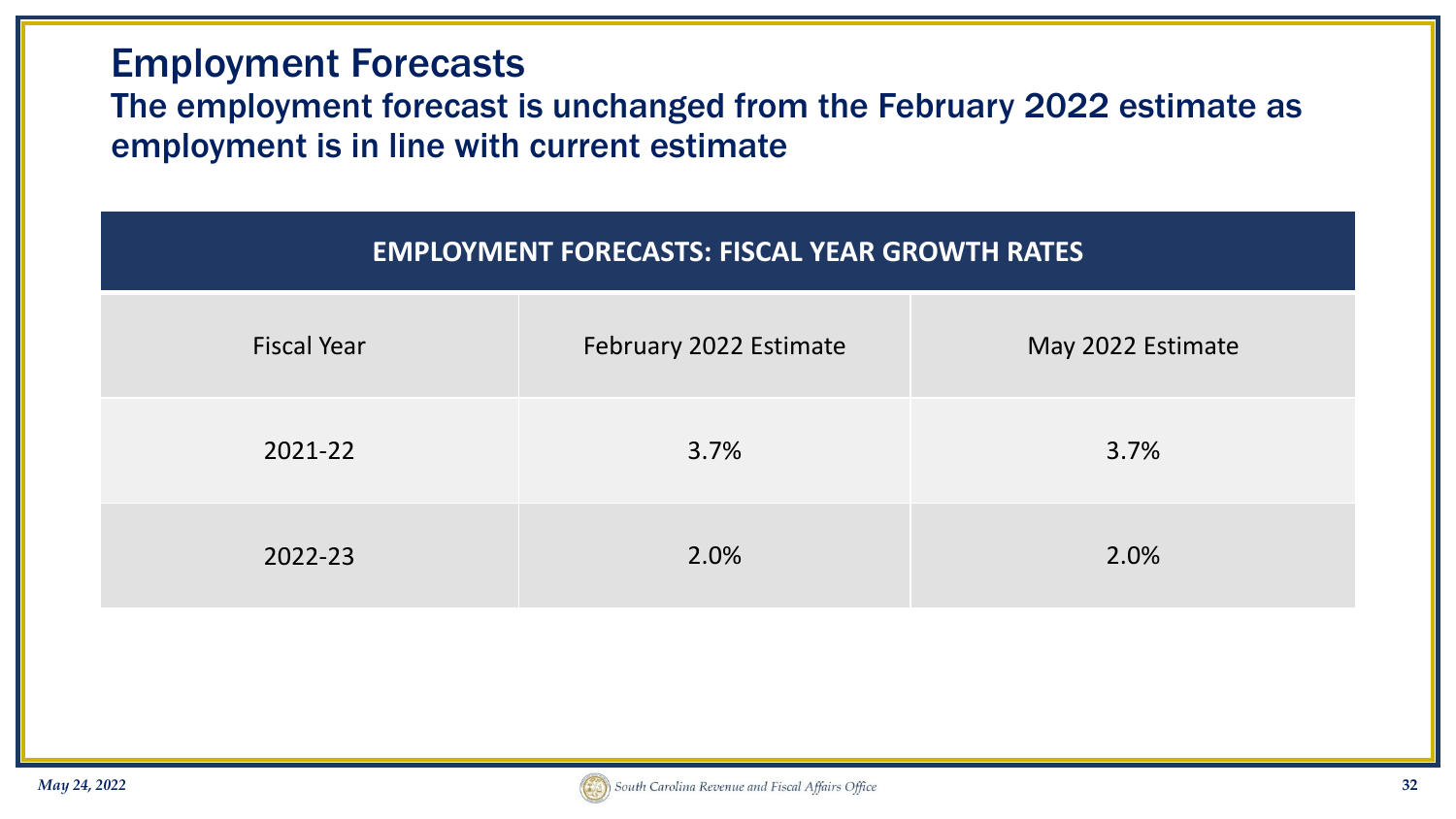### FY 2022-23 Budget Outlook – Recurring General Fund

| (Estimates as of $5/24/2022$ )        | (Dollars in Millions) |
|---------------------------------------|-----------------------|
| <b>BEA Revenue Estimate</b>           | \$11,876.9            |
| Tax Relief Trust Fund (Act)           | (\$662.0)             |
| FY 2021-22 Appropriations             | (\$9,270.6)           |
| Estimated "New" General Fund Revenue  | \$1,944.3             |
| Incremental Capital Reserve Fund (2%) | (\$25.6)              |

#### Estimated "New" General Fund Revenue Available for Appropriation Estimated New General rund Revenue Available for Appropriation<br>(less Capital Reserve Fund Contribution)

*Figures may not add to totals due to rounding; \$64.0 million incremental General Reserve Fund (5%) funded with non-recurring funds*

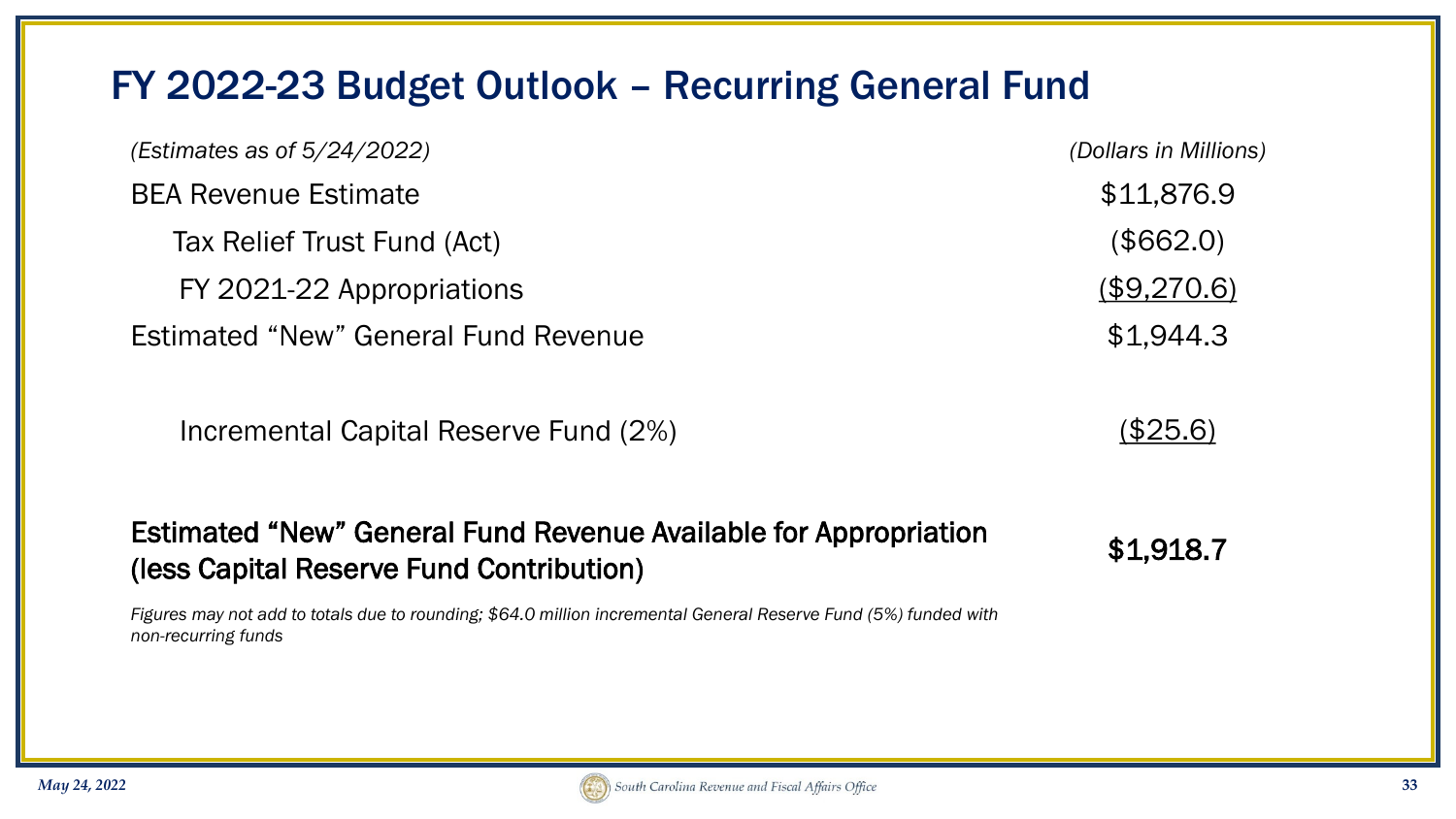#### FY 2022-23 Budget Outlook Nonrecurring General Fund and Select Other Funds

| (Estimates as of $5/24/2022$ )                                                             | (Dollars in Millions) |
|--------------------------------------------------------------------------------------------|-----------------------|
| Projected FY 2021-22 General Fund Surplus                                                  | \$2,853.6             |
| FY 2021-22 Capital Reserve Fund                                                            | \$183.6               |
| FY 2020-21 Contingency Reserve Fund                                                        | \$1,023.8             |
| <b>Total Non-Recurring Revenue</b>                                                         | \$4,061.0             |
| Incremental General Reserve Fund (5%)                                                      | (\$64.0)              |
| <b>Available Non-Recurring Revenue</b><br>(net of Reserve Fund Contribution)               | \$3,997.0             |
| Litigation Recovery*                                                                       | \$53.9                |
| *Excluding DOE settlement of \$525 million. Figures may not add to totals due to rounding. |                       |